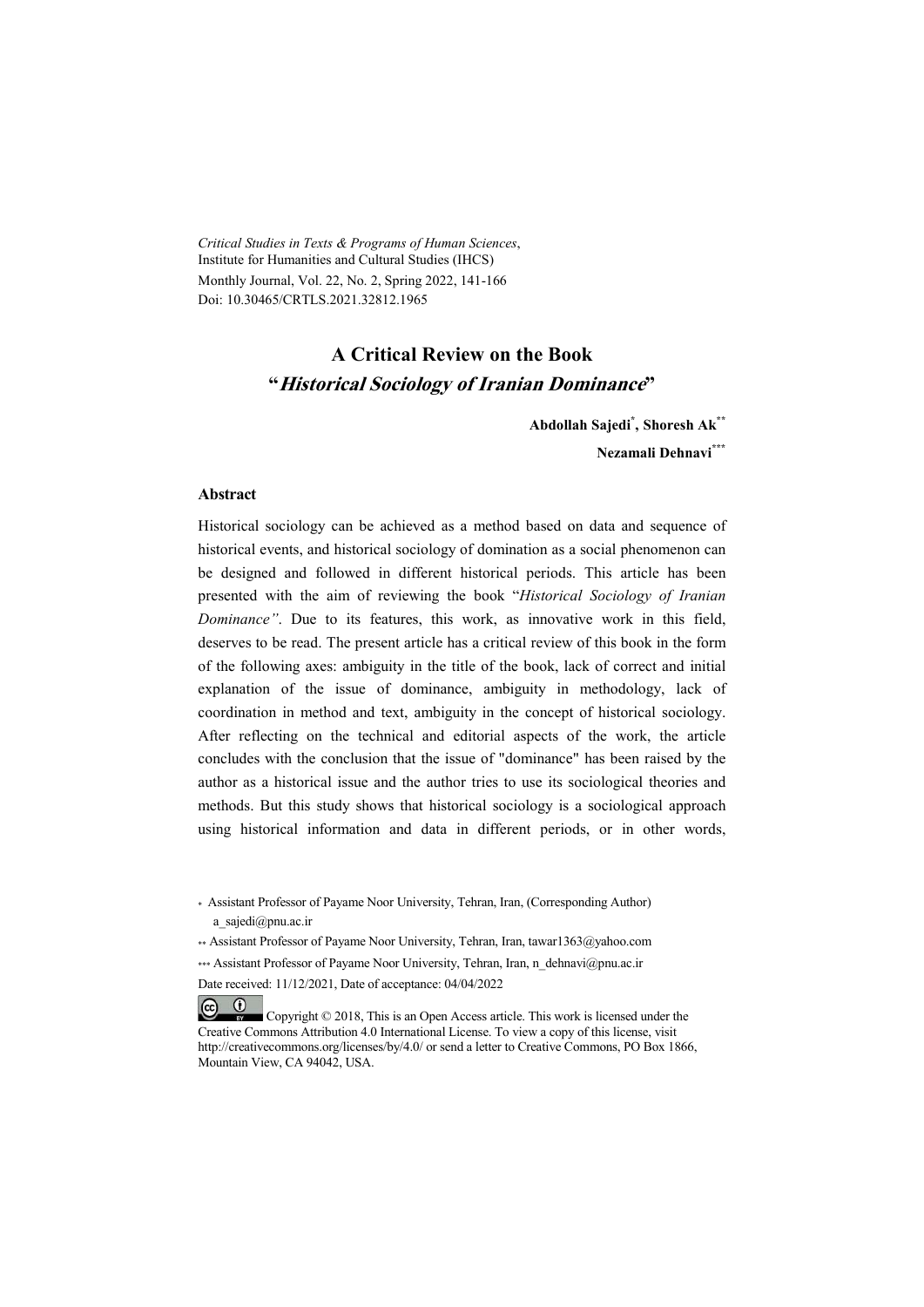examines the trend of domination in different periods, not what is considered in this work as a historical approach with a sociological method.

Keywords: Historical Sociology, Dominance, Iranian Dominance, Iranian History.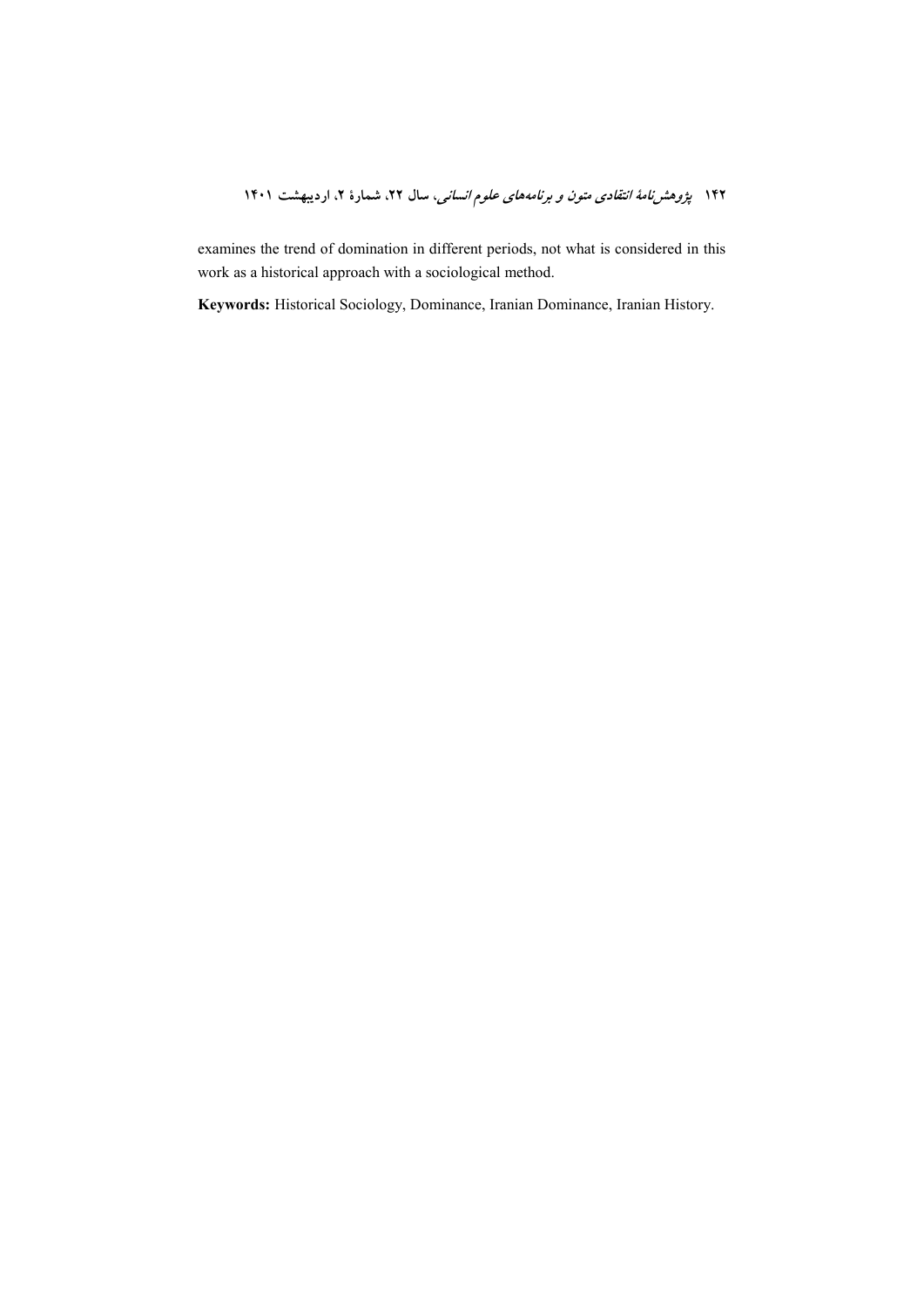*پژوهشنامهٔ انتقادی متون و برنامههای علوم انسانی،* پژوهشگاه علوم انسانی و مطالعات فرهنگی ماهنامهٔ علمی (مقالهٔ علمی ــ پژوهشی)، سال ۲۲، شمارهٔ ۲، اردیبهشت ۱۴۰۱، ۱۴۳ ـ ۱۶۶

# بررسي انتقادي جامعەشناسى تارىخى سلطەيذىرى ايرانيان

عبدالله ساحدي \*

شورش اک\*\*، نظامعلی دهنوی\*\*\*

#### حكىدە

جامعهشناسی تاریخی به عنوان روشی مبتنی بر دادههـا و سـیر تـوالی رویـدادهای تــاریخی قابل(دست،یابی است و جامعهشناسی تاریخی سلطهپذیری بـه عنـوان یـک پدیـدهٔ اجتمـاعی قابل طرح و پیگیری در دورههای مختلف تاریخی است. این مقاله با هــدف بررســی کتــاب جامعهشناسی تاریخی سلطهپذیری ایرانیان ارائه شده است. اثر به دلیل ویژگی هایی کـه دارد، به عنوان یک اثر دارای نوآوری در ایــن زمینــه، شایســتهٔ بــازخوانی اســت. نوشــتار پــیش(و مروری انتقادی بر این کتاب در قالب محورهـای زیـر دارد: ابهـامزدایـی در عنـوان کتـاب، عدم تبیین صحیح و اولیه مسئلهٔ سلطهپــذیری، ابهــام در روششناســی، عــدم همــاهنگی در روش و متن، ابهام در مفهوم جامعهشناسی تاریخی. مقاله پس از پرداختن به تأملاتی دربـارهٔ جنبه فني و ويرايشي اثر، با اين جمع بندي به پايان مي رسد كه مسئلهٔ «سلطهپـذيري» در نــزد مؤلف به عنوان یک مسئلهٔ تاریخی مطرح شده و نویسنده سعی دارد با استفاده از نظریههـا و روشهای جامعهشناسی آن را بررسی و تحلیل کنـد، امـا ایــن بررســی نشــان مــی دهــد کــه

\* استادیار، گروه تاریخ، عضو هیأت علمی، دانشگاه ییام نور، تهران، ایران (نویسندهٔ مسئول)، a sajedi@pnu.ac.ir \*\* استادیار، گروه جامعهشناسی، عضو هیات علمی، دانشگاه پیام نور، تهران، ایران، tawar1363@yahoo.com \*\*\* استادیار، گروه تاریخ، عضو هیات علمی، دانشگاه پیام نور، تهران، ایران، n\_dehnavi@pnu.ac.ir تاريخ دريافت: ٩/٢٠٠/٠٩/٢٠ تاريخ يذيرش: ١۴٠١/٠١/١٥

Copyright  $\odot$  2018, This is an Open Access article distributed under the terms of the Creative Commons Attribution 4.0 International, which permits others to download this work, share it with others and Adapt the material for any purpose.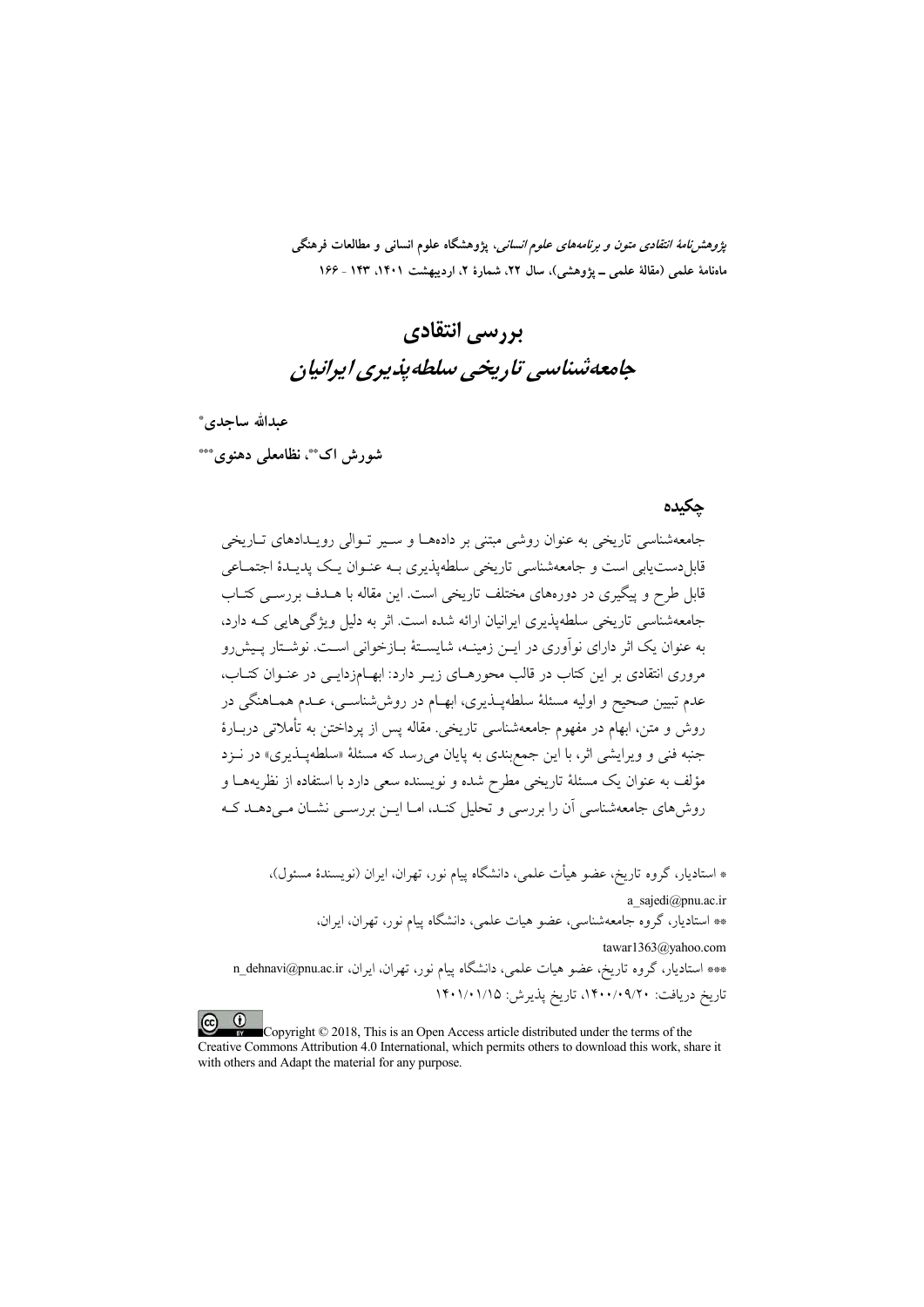جامعهشناسی تاریخی رویکردی جامعهشناسانه با بهرهگیری از اطلاعات و دادههای تـاریخی در دورههای مختلف است یا به عبارت بهتر روند شدن سلطهپذیری در دورههـای مختلـف را مورد بررسی قرار میدهد، نه آن چه که مورد توجه این اثر تحت عنوان رویکـرد تـاریخی با روش جامعهشناسانه است.

**کلیدواژهها:** جامعهشناسی تاریخی، سلطهپذیری، سلطهپذیری ایرانیان، تاریخ ایران.

#### ٠. مقدمه

واژهٔ سلطه در فرهنگ معین، «قدرت» و «تسلط» معنی شـده اسـت(معین،۱۳۸۶: ۸۷۳) و لـذا سلطه گري، اعمال قدرت و چير گي و سلطهپذيري، تحمل آن قدرت و تفوق اسـت. بررســي تاریخی جوامع حاکی از آن است که زندگی بشـر همـواره بـه صـورت جمعـی و در قالـب اجتماع بوده است و آرمان زندگی جمعی، بدون وجود حکومت و حاکم سیاسی امکانپــذیر نخواهد بود؛ زیرا هنگامی که مجموعهای از موجودات متبـاین کنـار یکـدیگر قـرار بگیرنـد، ناگزیر، تضاد منافع و مصالح به وجود آمده و اگر حکومت و حاکمی بر آنها نباشــد تــا ایــن تعارض و تضاد را بر طرف کند، هرج و مرج پدید خواهد آمد و هــدف از زنــدگی جمعــی محقق نخواهد شد؛ لذا ضروري است زندگي جمعي بـه واسـطهٔ سـلطهٔ حکومـت و حـاکم سياسي سامان بايد(قاسمي) ١٣٩٣: ٢۶).

سلطهیذیری یک مسئلهٔ اجتماعی و سلطه، در بردارندهٔ رابطـهای دو جانبـه بـین حکـام و حکومتشوندگان است؛ حکمرانان فرمانهایی صادر میکنند، ادعای اقتدار مشروع و به تبـع آن انتظار اجراي آنها را از طرف حكومتشـوندگان دارند(بنـديكس،١٣٨٢: ٣١٧). بنـابراين، سلطه، مفهومي ظريفتر و محـدودتر از قــدرت دارد از ايــن جهــت كــه، تمــام كاربردهــاي قدرت، سلطه به حساب نمي آيد؛ زيرا كافي نيست كه صرفاً فرمــان صــادر شــود، بلكــه بايــد اجرایی شود تا بتوانیم از سلطهٔ حقیقی سخن بگوییم. به عبارت دیگر، اجابت یـا اطاعـت در خود تعريف سلطه، دروني شده است(ياركين،١٣٨۴: ١٠٥). وبر سلطه را اطاعتي مي دانـد كـه مشتاقانه انجام می شود: «صرف واقعیت بیرونی فرمانی که اجـرا مـی شـود، بـرای دلالـت بـر سلطه به مفهوم مورد نظر ما كفايت نمي كند؛ نمي توان از معناي اين امر چشم يوشـيد كــه أن فرمان به مثابهٔ هنجاری معتبر یذیرفته می شود»(وبر،۱۳۷۴: ۲۷۶–۲۷۷).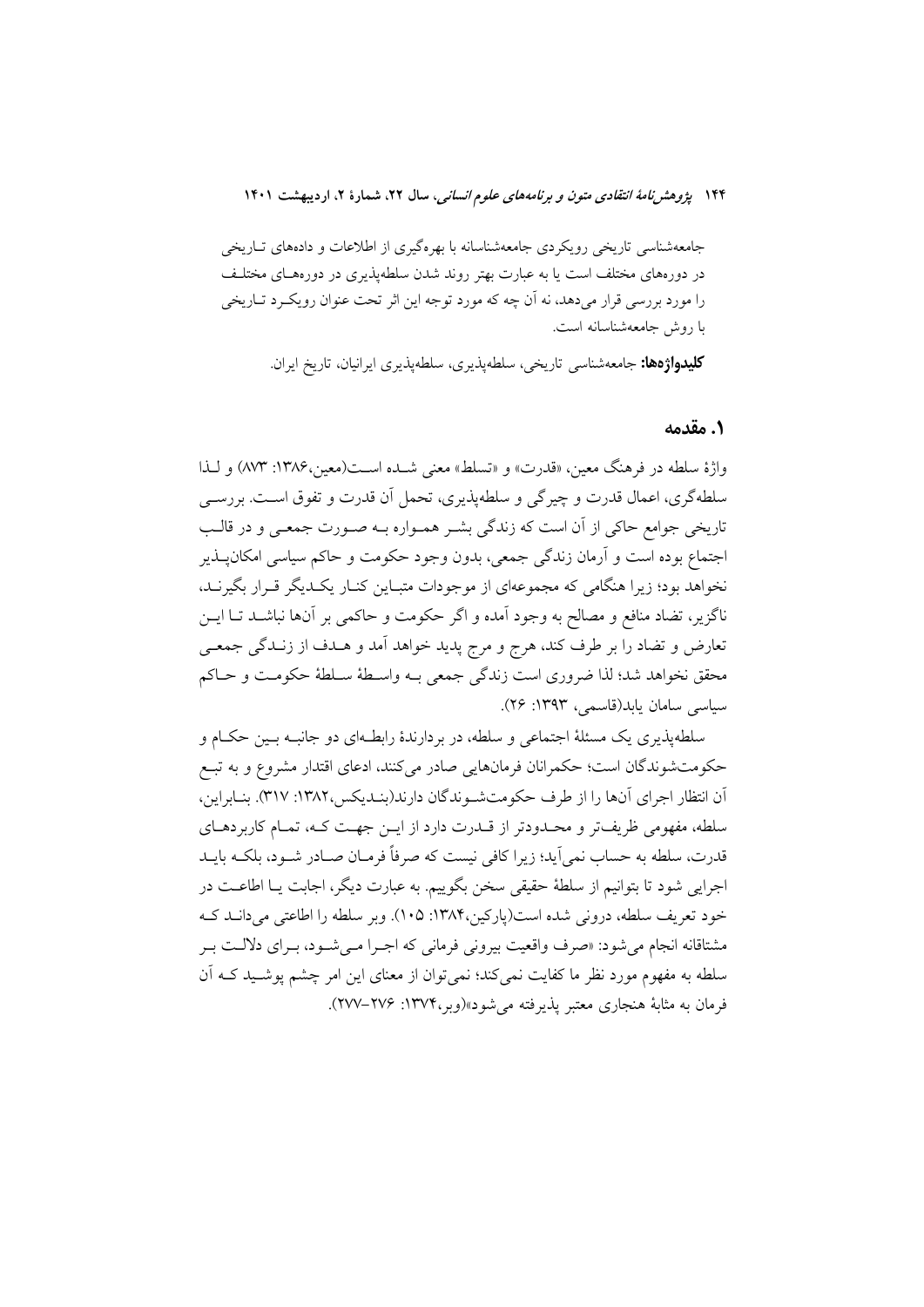پذیرش سلطه به معنای یک آسیب اجتماعی، به آن معناست که سلطه از این نــوع، مغــایر با هنجارهای رایج یک اجتماع است و با خود چاشنی اجبار و فشـار دارد و امـا اثبــات ایــن مسئله به عنوان یک آسیب اجتماعی در بستر تـاریخ ایـران، نیازمنــد تــلاش و مطالعــهٔ دقیــق علمی است؛ لذا مقالهٔ حاضر درصدد است «روند سـلطهپــذیری ایرانیــان را براســاس کتــاب «جامعهشناسی تاریخی سلطهپذیری ایرانیان» به بوته نقد بگذارد.

## 2. معرفی

کتاب جامعهشناسی تاریخی سلطهپذیری ایرانیان نوشتهٔ ساسان طهماسب<sub>ی</sub> کهپـانی <sup>۱</sup> اسـت کـه توسط انتشارات جامعهشناسان و روش شناسان در تاریخ ۱۳۹۷ چاپ شـد و در سـال ۱۳۹۸ چاپ دوم آن هم منتشر گردیـد. از نویســنده، مقالــهای نیــز در همــین راســتا تحــت عنــوان «بررسی تحرک اجتماعی و شایستهسالاری در دورهٔ صفوی(با تکیهٔ بر نهاد .وزارت) بهچاپ رسيده است.<sup>۲</sup> همچنين نويسنده كتابي تحت عنـوان «تــاريخ تحـولات سياســي، اجتمــاعي، اقتصادي و فرهنگي ايران از زوال ايلخانان تــا آغــاز حكومــت صــفويان» نگاشــته اســت كــه ب<sub>ی</sub>ربط با موضوع موردنظر نیست. ٌ نویسنده، مقالات<sub>ی</sub> هم تحت عنوان« مؤلفههـا و وحــدت ملي ايران در عصر صفوي» ٌ، «تقدس و قدرت در دورهٔ صفوي» ؓ، «نقش سیاســي-اجتمــاعـي سادات در دورهٔ تیموری»<sup>۶</sup> منشر کرده است که تا حدودی در راسـتا و نزدیـک بــه موضــوع كتاب مى باشند.

نویسنده ساختار پژوهش خود را بر یک مقدمه و نه فصل سامان داده است. در مقدمه بـه کلیاتی از روند تاریخی و نقش عوامل مختلـف بــر رونــد ســلطهپــذیری ایرانیــان پرداختــه و بهعبارتی سخن آخر را در همین آغاز بیان کرده است.

فصـل أغــازين بــا بحــث روش،شناســي أغــاز و دو رويكــرد متفــاوت را در خصــوص جامعهشناسبي تـاريخي بيـان مـي كنـد، سـيس تعريفـي از سـلطه ارائـه مـي كنـد و ماهيـت سلطهیذیری ایرانیان را در ذیل «سلطهٔ بیگانگان، سکوت در مقابـل ظلــم و اســتبداد و آثــار و پیامدهای سلطهپذیری» بیان می کند.

جغرافیا و اقتصاد سیاسی عنوانی است که به فصل دوم اختصـاص داده اسـت و ذیــل آن به جغرافیا و نقش عوامل جغرافیایی در سلطهیذیری و نیـز رابطـهٔ پایگـاه اجتمـاعی، تحـرک اجتماعي و فقر با سلطهيذيوي مي يودازد.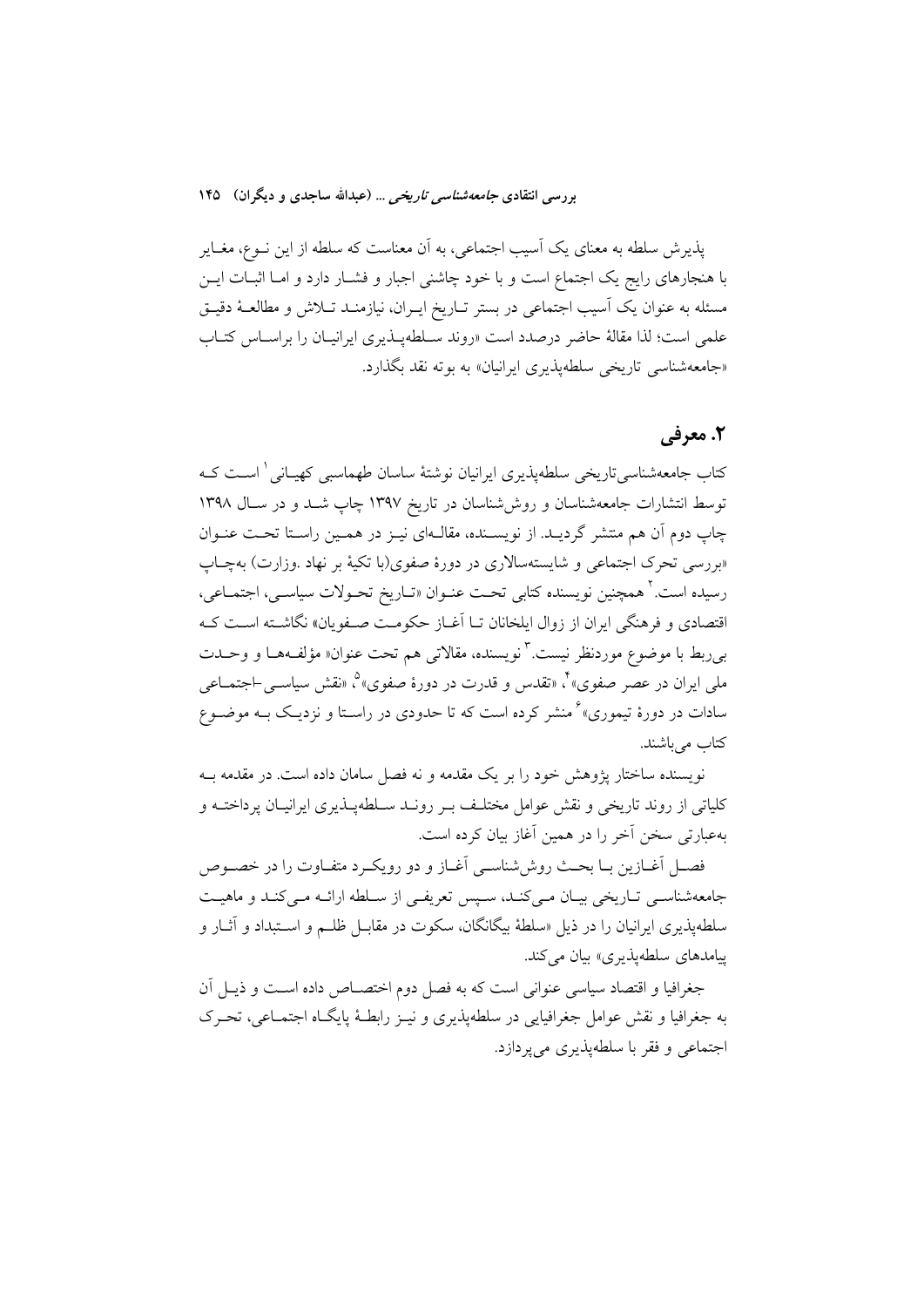در فصل سوم نویسنده به فقدان سرمایهٔ اجتماعی و ناکارآمدی دیوانسـالاری مـیپـردازد. تعريف سرماية اجتماعي، ارزيابي سـرماية اجتمـاعي در ايـران، موانـع شـكل گيـري سـرماية اجتماعی و ناکارآمدی دیوانسالاری مطالب کلیدی این فصل را در بر می گیرند.

سیاســتزدگــی و انحطــاط اخلاقــی عنــوان فصــل چهــارم اســت کــه در آن بــه بحــث سیاستزدگی، انحطاط اخلاقی با نشانهها و مصداقهای آن در تاریخ ایـران، علــل و عوامــل انحطاط اخلاقی شامل فساد حکومتها، تـنشهـای مـذهبی، بـی ثبـاتی سیاسـی و نـاامنی اقتصادي و اجتماعي مي يو دازد.

در فصل پنجم فقدان ارتش ملی و ترس از ناامنی به عنوان دو مورد از مهمتـرین عوامــل تداوم سلطهپذیری نزد ایرانیان مورد بررسی و تحلیل قرار می گیرند.

ترس و تحقیر عنوان فصل ششم است که خشونت، تـرس و تحقیـر بـه عنـوان عوامـل تداوم سلطهیذیری تبیین و بررسی می شوند.

نویسنده در فصل هفتم به تسلط حکومت بر افکار عمـومی مـی پـردازد. تعریـف افکـار عمومی، دلایل تسلط دولت بر افکار عمومی، اهداف و پیامدهای تسلط بـر افکـار عمـومی مانند: قدسی سازی قدرت، دشمن تراشی دینی، گناهکار دانستن مردم و تبلیغ علیـه حکومـت پیشین از مهمترین مسائلی هستند که از طرف نویسنده مورد ارزیابی و تفسیر قرار می گیرند. فصل هشتم تحت عنوان نااميدي و مهاجرت، بحث نااميـدي و مهـاجرت را بــه عنــوان عوامل تأثیرگذار بر سلطهپذیری در بـر مـی&یـرد. در نهایـت در فصـل نهـم تقــدیرگرایی و صوفی منشـّـی بـه عنــوان دو عامــل مهــم در ســلطهپــذیری ایرانیــان و تــداوم آن، تفســیر و تعبير مي شوند.

# **۳. ارزیابی شکلی و فنی**

کتاب با قطع وزیری و در ۲۷۶ صفحه به چاپ رسیده است. از نظـر طـرح جلـد، صـحافی، قطع، نوع و اندازهٔ قلـم و صـفحه آرایــی، فهرســتنویســی و.. مناســب اسـت. درخصــوص فهرست، اگر بین عناوین فرعی هر فصل با فصلهای بعدی تناسب عـددی وجـود داشـت، شکل و ظاهر فهرستنویسی منطقی و زیباتربه نظر میرسید.در پشت جلد کتـاب چنـانکـه امروز رسم است، از معرفی اثر، نویسنده و حوزهٔ فعالیتهای پژوهشــی وی هـیچ اطلاعــاتی درج نشده است.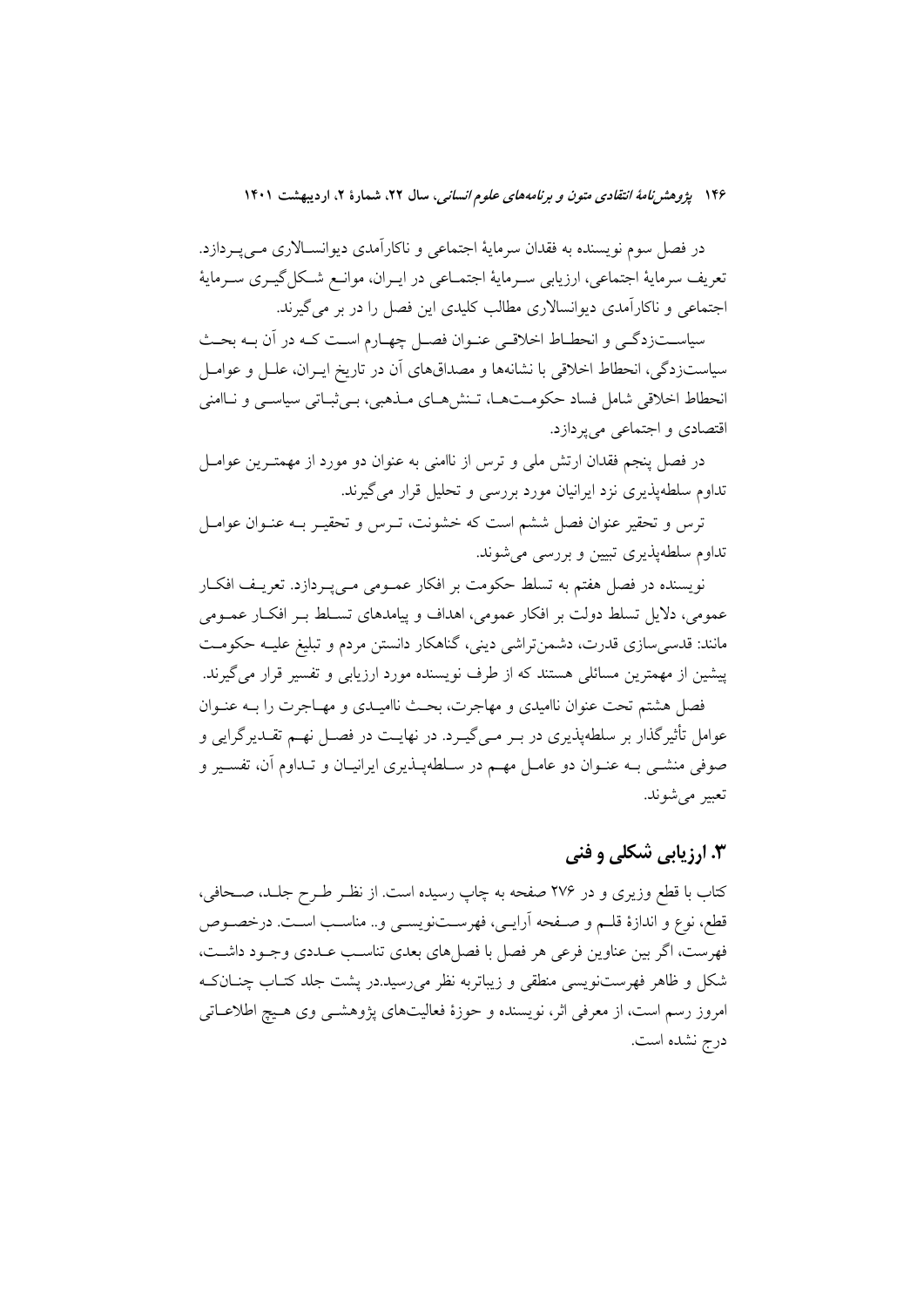از نظر ویرایشی در مـواردی، علائـم سـجاوندی و نگارشــی اشــتباه آورده شــدهانــد یــا بهکار نرفتهاند. غلطهای املایی و تاییی زیاد به چشم نمی خورد. اما رعایت این مـوارد انــدک هم مـیتوانـد شـكل زيبـاتري بـه اثـر ببخشـد بـراي مثـال: رعايـت فاصـله و نـيم فاصـله (صص،١٨١،١٧۶،١٥٢،١٩٨١،٩٣٩،١٠٩،١٠٩). «هَ» به صورت «ه» أورده شده است در حـالي كــه در جاهای دیگر همان«هٔ» نگارش یافته است(ص۱۳) پیـروی از شـیوهٔ نگـارش یکســان در بعضي جاها از متن ديده نمي شود. كاربرد فاعل جمع و فعل مفـرد يــا بــالعكس آمــده اســت (ص۱۴). جملات گنگ و نامفهوم مانند«راه برای رستاخیز سیاسی ایران هموار شـروع شــد» (ص١٩). عدم رعايت علائم نگارشـي:« بــه عنــوان، {ن} نمونــه،»(ص٢١). ايرانيــان پــيش از اسلام هيچ بيگانهاي {را}از كشـور خـود»(ص٢٢). «بـر نفـرت مـردم افزود {افـزوده} شــد» (٢۶ص). «أنها جبدا يبا جبدا {خبدا يبا خبدا} منى گفتنيد،(ص٢٩). «و جرئت {جرأت} خسروج نداشستند» (ص٢٩). «در خانسهها {ي} مسا»(ص٣٣). «بلاخره {بالاخره}همسه چيــز» (ص40). «ما رعيتم {رعيتيم}» (ص٣٧). همسانسازي در خصوص كلماتي ماننـد نـزاعهـا و بِحِتْهَا {بِحِـــتْهِـــا}(ص ٣٩)؛ حوزه {حـــوزة} شـــبكة(ص ٧٣)؛ رابطه {رابطـــة} مبادلـــة، بازگوكننده {كننـدة} ويــژة(ص٣). عــادت بــه حكمرانــي را {از} دســت دادنــد(ص١٢). غارتگری قبال {قبایل} ترک(ص۵۷). تاسیتوس استبداد {،} زنــدگی سیاســی و عمــومی را (ص ٨٨). «مجلس مشاوره {مشــاورة} حرمســرا»(ص ٩٥). « شــاه {،} ايرانسي هــا را عــزل» (ص49). «چـون ايــن دولــت {،} تشــيع را»(ص1٠٩). «شــرايط {،} زمــاني بحرانــي شــد» (ص١٣٩). تاخت و سازهاي {تازهاي} (ص١٥٩). »سياسي كاشته {كاسـته} شــد»(ص١٧٣). «مورد انتقاد {قرار} گرفت»(ص10). «جنگل نسب {نسبت} به احمد شاه»(ص110). تكـرار كلمات «عليه» (ص200)؛ «تحليل»(ص3٢۴).

کتاب دارای نقل قولهای بسیار زیاد است و ایــن تاحــدودی ســیمای ظـاهری کتــاب را بههم ريخته است(صص،١٣٩٨: ٢٨–٢۶ ،٢٢٢،٢١٢،٢١٢،٣٠٢،٢٠٢،٢١،٢١،٢٢،٣). نقل قول هــا از نظر شکلی هم ایراد دارند. در خیلی از نقل قولها گیومه نیامـده اسـت یـا در مـواردی کـه گیومه در نقل قول مستقیم بسته نشده و یا مواردی که تکرار کلمه وجود دارد(ص۹۷).

در حوزهٔ منبع و مأخذ شناسی، مهمترین ویژگی کتاب، برخورداری از تکثر و تنوع منبـع؛ اعم از منابع دست اول و منابع تحقیقی است. ارجاع در داخل متن به صورت پانویس اسـت اما در اولین ارجاع هم، مشخصات کامل کتاب در پانویس نیامـده است(صـص ١٢–١٢و…).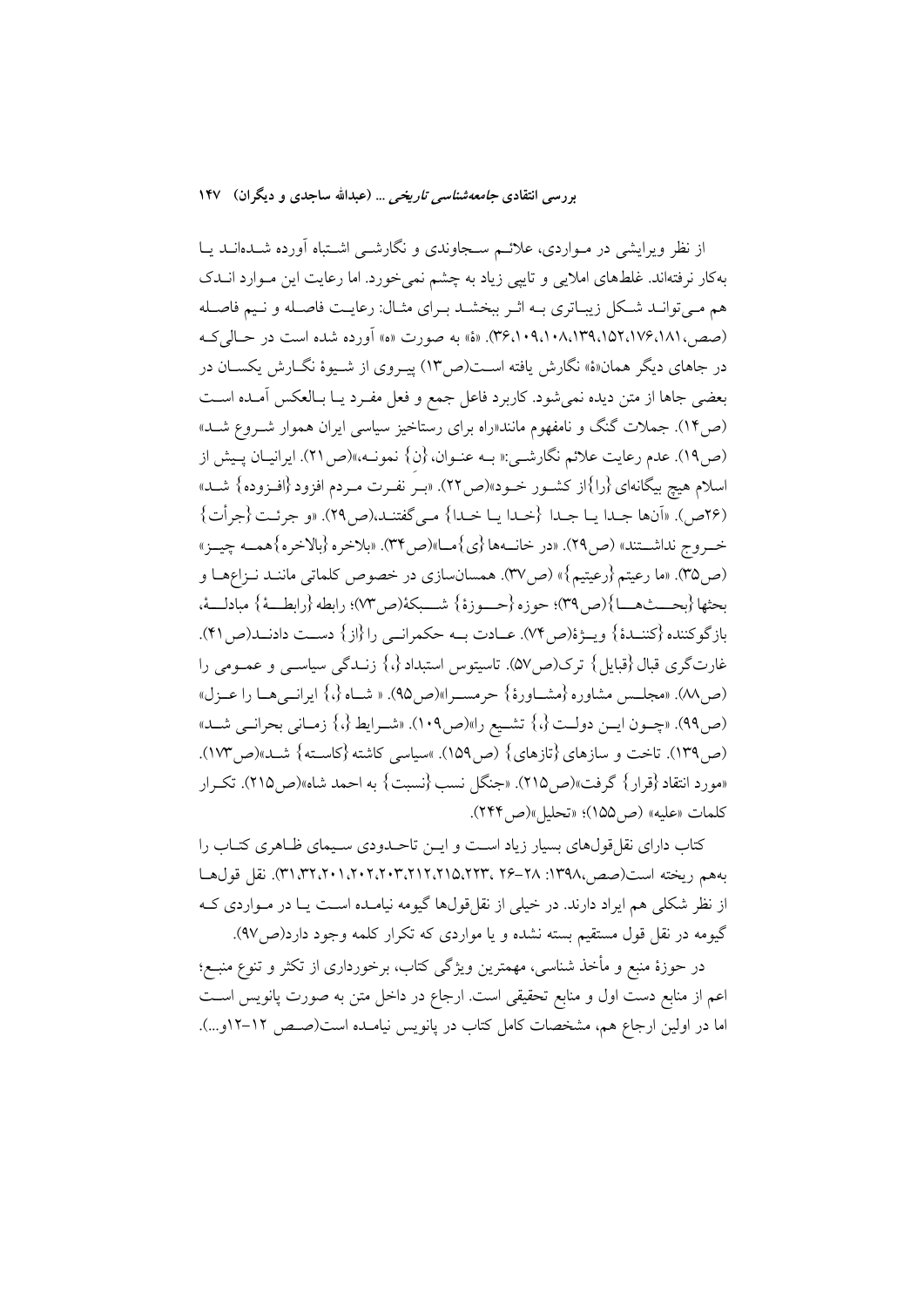در مواردی از منابعی استفاده شده که خود موجود است، امـا بــه منــابع دیگــری ارجــاع داده شده است مانند آن چه در مورد وبر و لوکس آورده شده است(ص۱۵)البته آثار مهم دیگری از نویسندگان مهم در حوزهٔ جامعهشناسی تاریخی نادیده گرفته شده اسـت کـه در ادامــه بــه بعضي از أنها شاره خواهد شد.

بعضي سوگيريها هم ديده مي شود از جمله اين كه در كل كتاب با وجود بهـرهگيـري از اندیشهٔ ایرانی و عناصر مختلف آن در تحلیلهای گوناگون، (تاکید بر نماینـدهٔ خـدا بــودن و اندیشهٔ فرهایزدی یا دیوان $\mathcal{V}$ ری متمرکز و…) کمتر به آنها ارجاع داده شده اســت. اســتفاده از اصطلاح حکومت ملی برای سلسـلهٔ صـفویه کـه بیشـتر یـک مفهـوم جدیـد و مربـوط بـه دورهٔ مدرن است، اما با توجه به نگاه ویژه نویسنده به این دوره تحت عنــوان مفــاهیم مــدرن گنجانده شده است(ص ١٩). مقايسـهٔ خليفـهٔ دوم بــا مغــول و ايلخانــان كــه زيــاد ســنخيتي باهم ندارند و بیشتر ناشی از سوگیری نسبت به ایــن مســئله اســت. در یـک مقایســه کــاملاً نابرابر خلیفهٔ دوم را با مغول در یک کاسه می سنجد و در مورد رفتار آنها صحبت مــی کنــد. بیان واقعیتهای تاریخی باید بــدون ســوگیری و دخالــت هرگونــه بــاور یــا عــدم بــاور بــه ايدئولوژي يا ايده و باوري باشد(ص١٨٩).

در پایان، کتاب دارای مفاهیم کلیدی است. نمایهسازی براساس کلمات کلیـدی صـورت گرفته است. البته در اینجا منظور از مفاهیم کلیدی چیــزی شــبیه بــه فهرســت اعــلام اســت، هرچند کـه متفـاوت بــا آن اسـت، امــا نویســنده خواسـته تــا مــوارد کليــدي کــه در بحــت سلطهپذیری در کتاب به عنوان مسئله مطرح بودهاند را به صورت مفاهیم کلیدی ذکر کنند تــا دست رسی به آن سهل تر باشد. در این که این کار ارزنده و علمی است نمی توان تردیـد کـرد ولی میتوان گفت که، اگر فهرست اعـلام و امـاکن در پایـان افـزوده مـیشـد، ارزش کـار دو چندان بو د.

# ۴. تحلیل و ارزیابی محتوایی اثر

#### ۱.۴ عنه ان

عنوان کتاب ادعـا دارد کـه بـه جامعـهشناسـی تـاریخی سـلطهیـذیری ایرانیـان مـی پـردازد. جامعهشناسی تاریخی به عنوان یک شاخه از جامعهشناسی و رویکردی مبتنـی بـر دادههـا و سیر توالی رویدادهای تاریخی قابل دست یابی است. مسئلهٔ اصلی کتاب(سـلطه یذیری)کــه در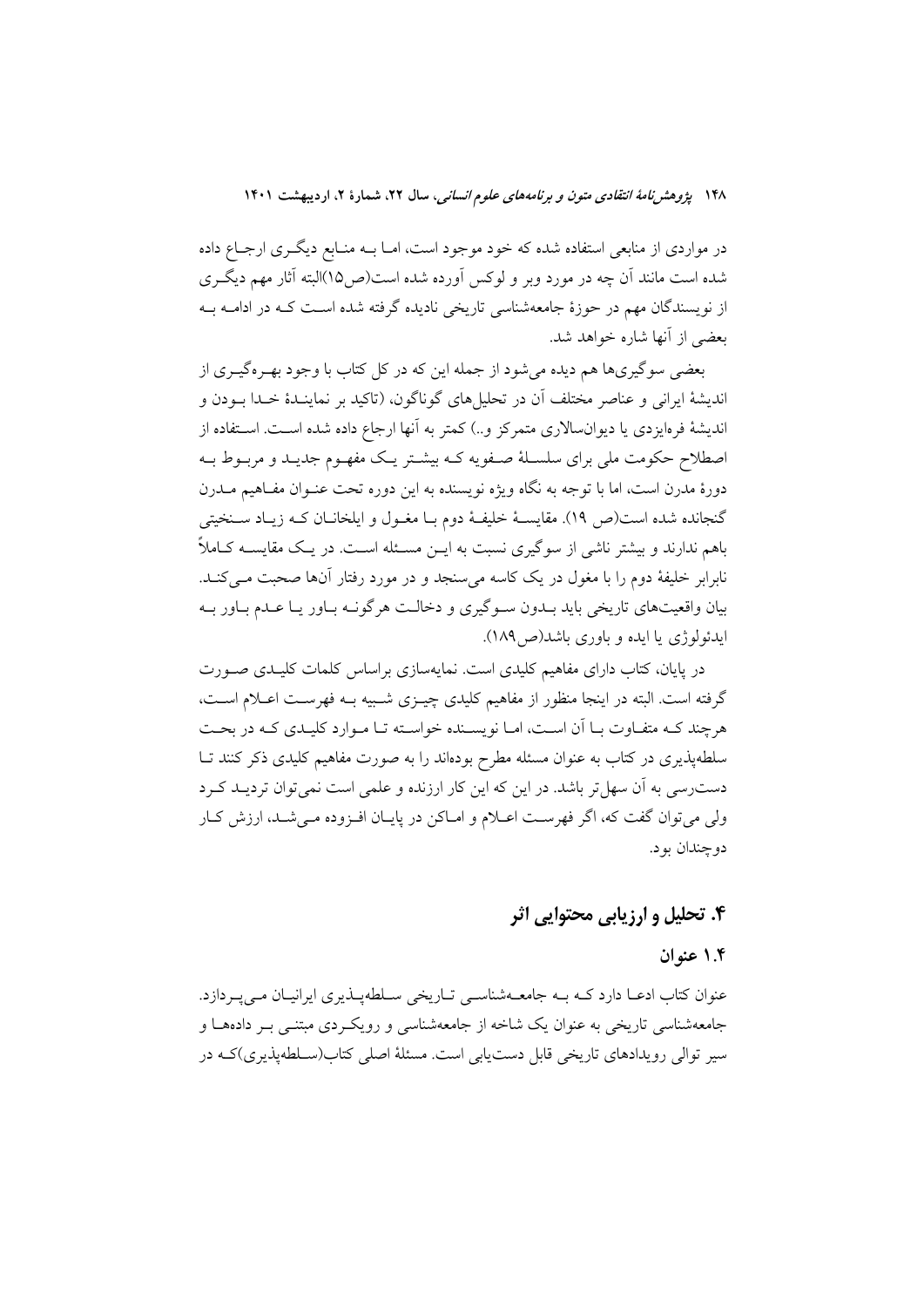عنوان هم متجلَّى است، بیشتر یک پدیدهٔ اجتماعی است که محقَّـق بایـد در جامعــهشناســی تاریخی برای دستیابی و بررسی میزان معنـاداری آن در مسـیر تـاریخ و دورههـا و جوامـع مختلف، با استفاده از بررسی رویدادهای تاریخی، سعی در تبیین و تحلیـل آن داشـته باشـد. در کتاب فوق، جامعهشناسی تاریخی سلطهیذیری صورت نگرفتـه اسـت و عنـوان کتـاب بـا مباحث متن زياد همخواني ندارد و اگر به متن بيردازيم متوجه اين مسئله خـواهيم شـد كـه، همچنان کـه خـود نویسـنده مـدعی است(طهماسـبی،١٣٩٨: ١٢)سـلطهپـذيري بـه عنـوان یک مسئلهٔ تاریخی مطرح شده است. بنابراین عنوان کتاب اگر بر روند تاریخی سلطهپـذیری در ایران اختصاص می یافت یعنی به تاریخ اجتماعی سلطهپذیری در ایـران تغییـر مـی یافـت، بسیار پر معناتر بود.

#### ۲.۴ مقدمه

کتاب دارای یک مقدمهٔ اصلی است. هیچ کدام از فصلهای کتـاب دارای مقدمـهٔ مسـتقل یـا مدخلي براي ورود به بحث اصلي نيستند. نويسنده در مقدمهٔ كتـاب، بــه جـاي پــرداختن بــه مسائل نظری و پیشینهٔ کار خود، صرفاً به بیان کلیاتی از کار و در حقیقـت نتیجـهگیــری کــار خود پرداختـه اسـت. در حقیقـت مقدمـهٔ کتـاب بـه جـای نتیجـه نشسـته اسـت و اصـول مقدمهنویسی رعایت نشده است. برای نمونه در صـفحه ۱۰ متـذکر مـی شـود، «...کـه عوامـل ذكرشده، مهمترين دلايل سلطهيذيري مـردم ايـران بودنــد و باعـث شــدند مـردم قـرنهــا از حکومتهایی اطاعت کنند که مقبولیت یا مشروعیت نداشتند...» (طهماسبی،۱۳۹۸: ۱۰).

یکی از مباحثی که به شدت خلاء آن احساس میشود و نویسنده بـه جـای ایـن مقدمـه میتوانست به آن بپردازد و یا در قالب کلیات و مفاهیم یا پیشینه نظری مطرح کند، پــرداختن كامل و صحیح به مفاهیم اساسی تحقیق و نیـز اسـتفاده از منـابع و نظریــههـای اندیشــمندان مطرح در حوزهٔ جامعهشناسی تاریخی است. نه به سلطهپذیری به عنـوان یـک کــلان مسـئلهٔ اجتماعي يرداخته شده و نه جامعهشناسي تـاريخي بـه لحـاظ پيشـينه و اهميـت آن در نـزد اندیشمندان و بزرگان این رشته مـورد توجـه قـرار گرفتـه اسـت. نویسـنده تنهـا اشـاره بـه دو رویکرد داشته که در اول<sub>ی</sub> به طور صحیح به عنوان یک پدیدهٔ اجتماعی با روند تـاریخی و در دومی، به عنوان یک مسئلهٔ تاریخی بـا اسـتفاده از روش و نظریــههـای جامعــهشناســی مطرح کرده است. حـداقل، کتـاب *بیـنش و روش در جامعــهشناســی تــاریخی* اســکاچیول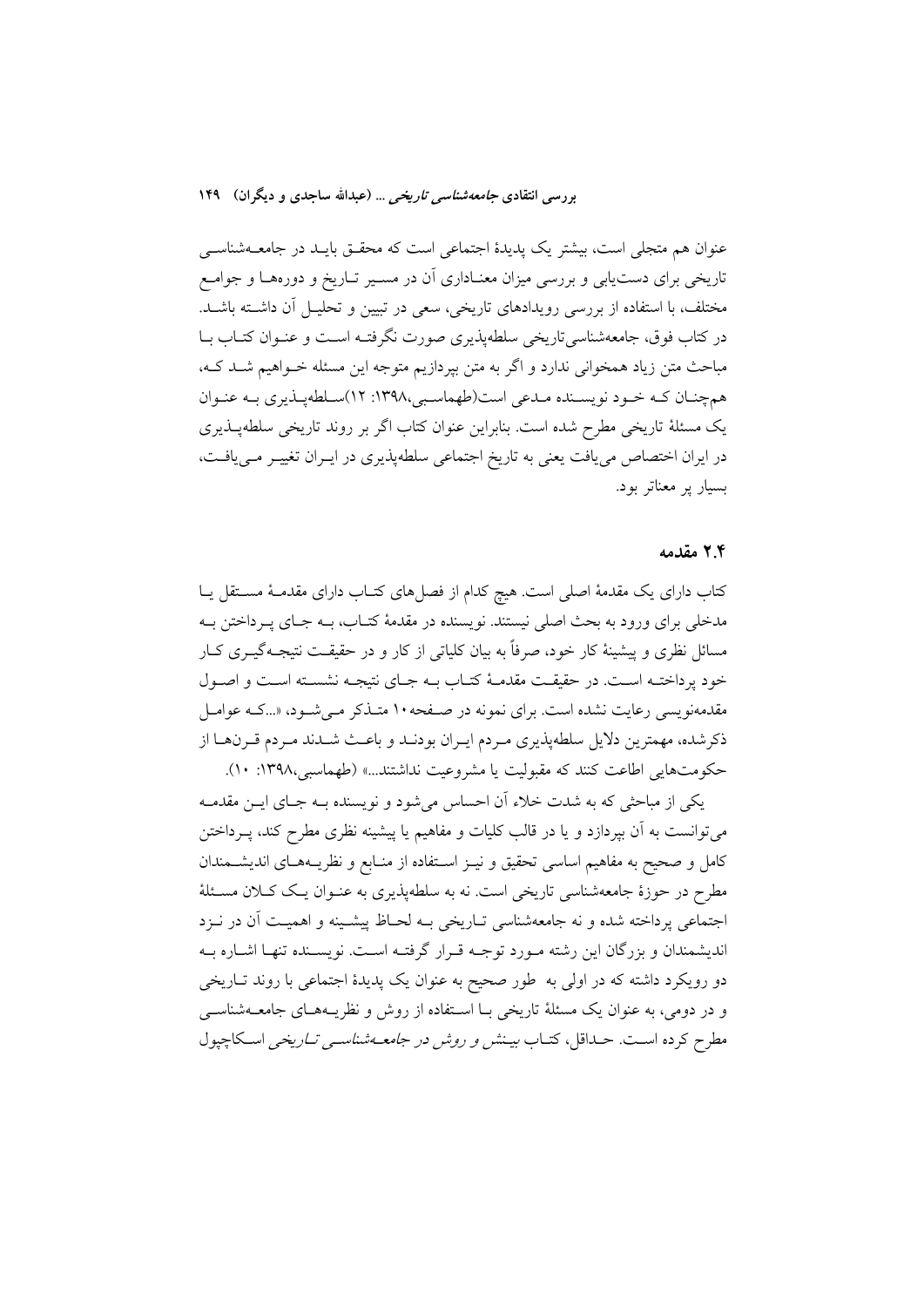۱۵۰ پژوهشرنامهٔ *انتقادی متون و برنامههای علوم انسانی*، سال ۲۲، شمارهٔ ۲، اردیبهشت ۱۴۰۱

(skocpol) می توانست بسیار در این زمینه راهگشـا باشد(اسـكاچپول، ۱۳۸۸). مطالعـهٔ رونـد تاریخ جامعهشناسی تاریخی می توانست روشنگر مسیر مؤلف در پـرداختن بـه پـک پدیـدهٔ اجتماعی به کمک جامعهشناسی تاریخی باشد. دیدگاه کسـانی ماننــد مــارکس (Karl Marx)، انگلــس (Friedrich Engels) ، مــاكس وبــر (Max Weber) ، چــارلز تيلــي (Charles Tilly). والرشـــــتاين (Immanuel Wallerstein) ، بنـــــــديكس (Reinhard Bendix) ، آيزنشـــــتات (Eisenstadt) ، مارک بلــوخ (Marc Bloch) ، اســکاچپول و… مــیتوانســت مــورد اســتفاده و مفيد باشند.

### ۳.۴ متن اصلی

مهمترین عامل برای شکل گیری یک کار پژوهشی و علمـی، پدیــدار شــدن یـک مســئله در ذهن پژوهشگر و پرداختن و تحلیل اولیهٔ آن اسـت. سـلطهپــذیری بــه عنــوان یــک مســئلهٔ اجتماعی مهم در ذهن محقق مطرح و به آن پرداخته شده است، اما آن چنان که نویســنده بــه آن پرداخته است، به عنوان یک مسئلهٔ علمی و یک کـار تحقیقـی در حــوزهٔ جامعــهشناســی تاریخی جایگاه مطمئن و قابـل|عتنـایی نمـیتوانـد داشـته باشـد. در بحـث مقدمـه هــم بـه ان پرداختیم کـه جامعــهشناســي تــاریخي ســلطهپــذیري بــه عنــوان یـک مســئلهٔ اجتمــاعی قابل طرح است، اما ما با یک اثـر تـاریخی کـه رونـد سـلطهپـذیری را بررسـی کـرده اسـت روبهرو هستیم. در نگاه اول ما با یک پدیدهٔ اجتماعی به نام سلطهپذیری مواجه هسـتیم و در این هیچ مناقشهای وجود ندارد؛ این که میتوان این مسئله را به عنوان یک پدیـدهٔ اجتمـاعی با روش جامعهشناسی تاریخی یعنی بـا اسـتفاده از اطلاعـات و دادههـای تـاریخی در بسـتر تاریخ بررسی و تحلیل کرد. اما چیزی که در این اثـر و نـزد نویســندهٔ اَن مـورد توجــه قــرار نگرفته است و شاید باور به آن وجود نداشته، اعتقاد به این مسئله به عنوان یک روند علمـی در مسیر جامعهشناسی تاریخی است(طهماسبی،۱۳۹۸: ۱۲: ). البته در همان صـفحات آغــازین در گفتههای نویسنده با یک تناقض مفهومی از مسـئلهٔ سـلطهیـذیری مواجـه هسـتیم؛ وقتـی نویسنده در آغاز به درستی عنـوان مـی کنـد کـه: «چـون بسـیاری از پدیـدههـای اجتمـاعی ریشههای تاریخی دارند یا در گذشته نیز اتفاق افتادند، با بررسی تاریخی ایــن پدیــدهــا، بــا سهولت بیشتری می توان بــه تحلیــل آن پرداخــت»(طهماســبی،۱۳۹۸: ۱۱) و ایــن را جامعهشناسي تاريخي نام مي نهد. اما در صفحهٔ بعد وقتـي مـي خواهــد رويكــرد خــود را بــه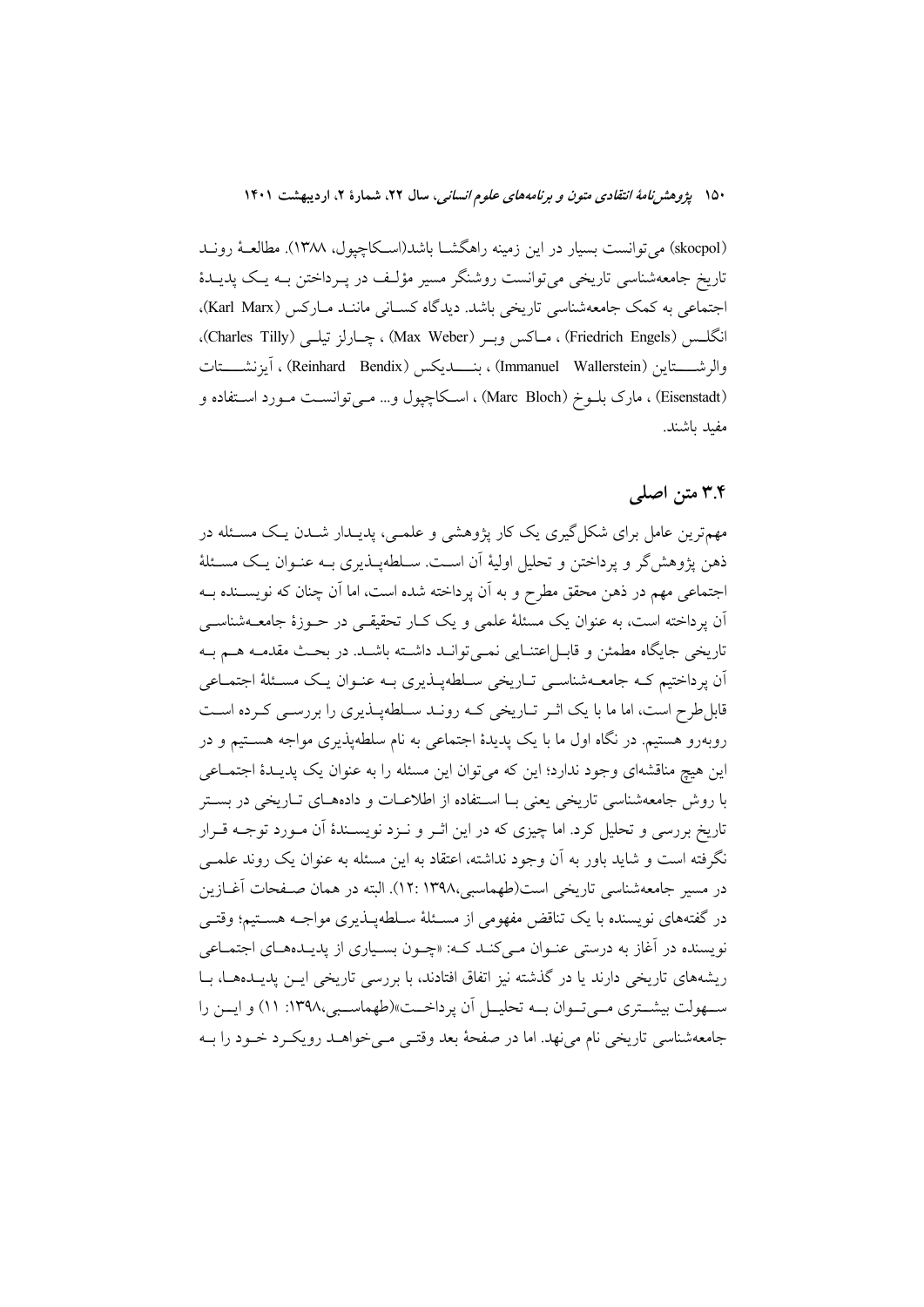بررسی انتقادی *جامعه شناسی تاریخی* … (عبدالله ساجدی و دیگران) ۱۵۱

موضوع نشان دهد و روش انجام کار خود را مشخص کند، دقیقاً برخلاف ایــن نظـر خــود، عنوان می کند که در این یژوهش: «مسئلهٔ سلطهیذیری به عنوان یک مسئلهٔ تاریخی با استفاده از نظریهها و شیوههای پژوهشی جامعهشناسی بررسی خواهد شد«(طهماسبی،۱۳۹۸: ۱۲:

قبل از هر چیز لازم بود که نویسندهٔ کتاب در مقدمهٔ کار خود، مسئلهٔ سـلطهیــذیری را در جامعهٔ ایران به عنوان یک پدیدهٔ اجتماعی مطرح و در جریان تحقیق و بررســی خــود دلایــل کافی برای اثبات آن ارائه میکرد. این در حالی است که سلطهپذیری یا هر مسئلهٔ اجتمـاعی دیگر، قبل از آن که یک مسئلهٔ تاریخی و قابل بررسی در روند تــاریخی باشــند، یـک یدیــدهٔ اجتماعی هستند و البته با ریشهها و روند تاریخی مختص به خود که مـیبایسـت در مقدمـهٔ كتاب تفسير و اثبات و به نوعي بيان مسئله مي شد. بر اين اسـاس و بـا اسـتفاده از اطلاعـات تاریخی و به عبارت بهتر«روند شـدن مسـئلهٔ سـلطهپـذیری» در طـول تـاریخ یـا دورههـای مختلف بررسی و تحلیل می شد. اما میبینیم که مسئلهٔ «سلطهپذیری» در نزد مؤلف به عنوان یک مسئلهٔ تاریخی مطرح شده که طبق گفتهٔ خود ایشان، نویسـنده سـعی دارد بـا اسـتفاده از نظریهها و روش های جامعهشناسی آن را بررسی و تحلیـل کند(طهماسـبی،۱۳۹۸: ۱۲). ایــن نوع نگاه را تا حدّی می تـوان نـوعی تـلاش سـاختارگرایانه ماننـد اَنچـه مارکسیسـتهـا و بسیاری دیگر برای کاربست الگوهای نظری کلمی در تـاریخ ارائـه کـردهانـد، قلمـداد کـرد (اسکاچپول، ۱۳۸۸: ۵۰۷). باید یادآور شـویم کـه در ایـن گونـه تعریـف از جامعــهشناســی تاريخي، از مقايسه و تطبيق استفاده شده است تا جنبهٔ خاص هر مورد را برجسته كنند. البتـه مؤلف نه تنها موفق به پرداختن كامل به اين راهبرد خاص نشده است، بلكه در تعريف خــود جامعهشناسی تاریخی هم بـه مشكل برخـورده اسـت و تلقـی نادرسـتی از جامعــهشناسـی تاریخی ارائه کـرده اسـت. بنـابراین دسـتاوردهای اثـر او نیـز در هـیچ کـدام از راهبردهـای قابلقبول در جامعهشناسی تاریخی نم*ی گ*نجد.

نویسنده، جامعهشناسی تاریخی را دارای دو رویکرد میداند: اولی به عنوان یک پدیـدهٔ اجتماعی که در بستر تاریخ قابل طرح و بررسی است و چنانکـه در بـالا اشـاره شـد کـاملاً صحیح و علمی است-برخلاف آن چه که مؤلف نظـر دارد– و دوم، بــه عنــوان یــک مســئلهٔ تاریخی که با استفاده از نظریههای جامعــهشناســی بررســی و تحلیل(طهماسـبی،١٣٩٨ :١٢)-همان چیزی که مدنظر نویسنده است–می شود. اَنچنانکه اهل تاریخ باور دارنـد رویـدادهای تاريخي منحصر به فرداند و نمـي تـوان پديـدههــاي تــاريخي را بــا توجــه بــه ايــن ويژگــي،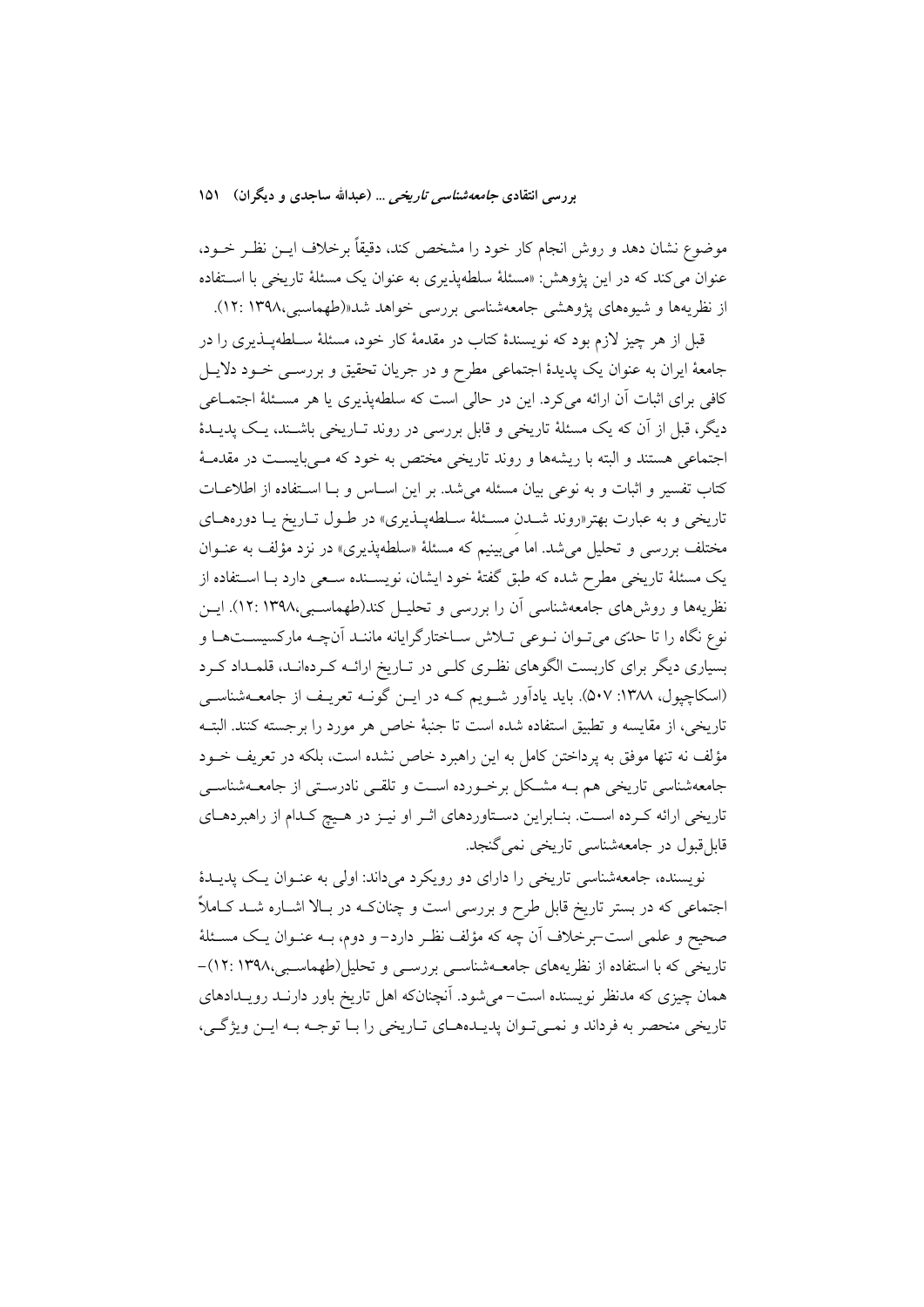نظریــهمحــور کــرد (زریـــنکــوب،۱۳۸۵: ۴۹و۱۴و۱۵) و آنهــا را در تفســیرهای معنــادار از الگوهای عام و کلان تاریخی سامان داد(اسکاچیول،۱۳۸۸: ۵۰۷). نــه منطــق الگــوی واحــد فراگیر و نه تحقیق معنادار دربارهٔ تفردهای پیچیده در جامعهشناسـی تـاریخی اولویـت دارد، بلکه باور به نظمهای علّی حداقل محدود دامنه-مورد نظـر است(اسـکاچیول،۱۳۸۸: ۵۱۵). البته نویسنده با رویکرد تاریخی به مسئلهٔ جامعهشناسی تاریخی نگریسته است و هـیچ کـدام از راهبردهای جامعهشناسی تاریخی را بـه صـورت رسـمی اسـتفاده نکـرده اسـت. لازم بـه ذکر است، که نویسنده در شیوهٔ اعلامی بررسی خود با استفاده از نظریههای جامعهشناسان-که خود تقلیل و تحدید مسئلهٔ تاریخی به یـک نظریـهٔ خـاص اسـت- هـم موفـق نبـوده و بررسی و تفسیری که مدنظر بوده، به درستی و در راستای راهبرد مطرح شده، نبوده است و به جـز در چنـد مـورد کـه بـه ديـدگاههـاي مـارکس و مـاکس وير(طهماسـبي:١٣٩٨: ١٥) اشاره دارد، از نظریهها و روشهای جامعهشناسی در روند کار بهره نبرده است. بـرای مثـال وقتي در صفحهٔ ۱۵ صحبت از سلطه از ديدگاه وير مي كند باز ناقص به موضوع مي پــردازد و اشاره به دو نوع سلطه مى كنـد: «سـلطه براسـاس تجمـع منـافع و سـلطه براسـاس آمريـت« (طهماسبی، ۱۳۹۸: ۱۵) و از طرح انواع سـلطه و اقتـدار از دیـدگاه وبـر (سـتتی، کاریزمـایی و عقلاني) غفلت مي كند(وبر،١٣٧٤: ٢٧٤–٢٧٧).

وقتي از سلسلة صفوي صحبت مي شود، نويسنده چنين عنوان مي كند كه:«... شكل گيـري سلسلهٔ صفویه که بار دیگر مرزهای ایران را تحت یک حکومت ملـی ایرانـی احیـاء کـرد...» (طهماسبی،۱۳۹۸: ۱۹). طرح حکومت ملی و به کار بردن مفـاهیم مـدرن(حکومت ملـی) در دورهٔ صفوی را باید با کمی احتیاط مطرح کرد. برخی، رسمی و فراگیر شـدن مـذهب شـیعه در ایران را عاملی اساسی در شکل گیری هویت ملی در عصر صفوی به شـمار آوردهانــد کــه به یکپارچگی مـردم ایـران و در نتیجـه توانمنـدی آنـان را در برابـر دشـمنان سـنی مـذهب دریی داشت. در این رویکرد مذهب شیعه، عاملی برای وحدتبخشـی بـه جامعـهٔ ایرانـی و درعين حـال ايجـاد تمـايز و تشـخص ايرانيـان در برابـر دشـمنانش، بخصـوص حكومـت عثمــاني بــود (ر.ک:گــودرزي،١٣٨٧: ۶۲–۶۳؛ هينــتس،١٣۶١: ١٣٥؛ جعفريــان،١٣٨٩: ٢٢۶–  $(33)$ 

صفویان اگرچه دولتی متمرکز در ایران را سامان دادند اما توصیف آنها به دولت ملــی و دولت–ملت نامیدن سلطنت آنها ناشی از بی|حتیاطی در تــاریخ نگــاری و بــی تــوجهی بــه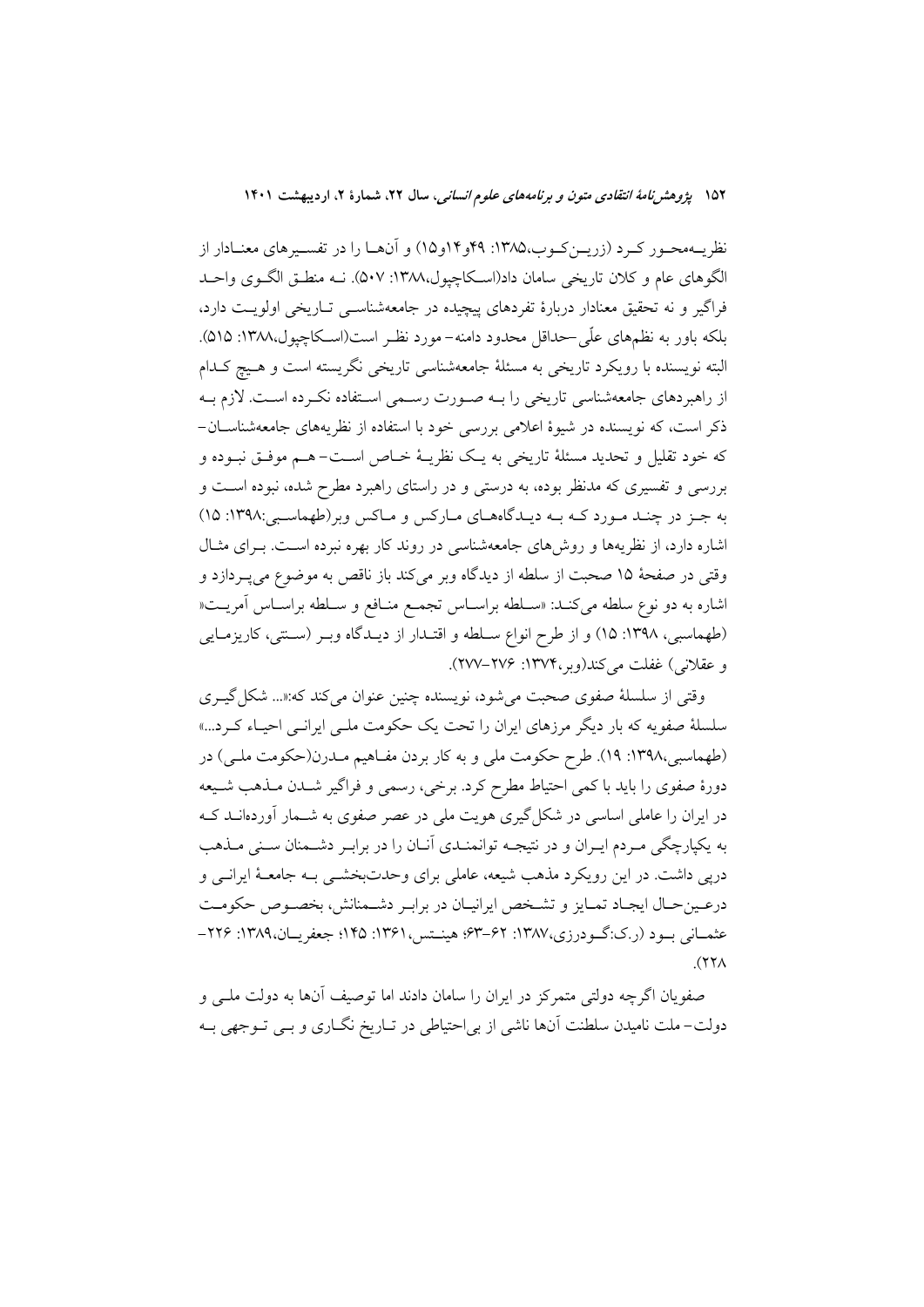بررسی انتقادی *جامعهشناسی تاریخی* … (عبدالله ساجدی و دیگران) ۱۵۳

نظریات دولت است. سلطنت صفوی را بر اساس تعریفی از «ارنست رنان» دولتـبی پیشـاملی در ایران می توان نامید(ر.ک:آقاجری،۱۳۸۹:صفحات متعدد) که البته نقشی اساســی در تثبیــت دولت ملي در آينده ايران داشت. مي توان تكوين ملت و دولت -ملت در تـاريخ ايـران را بهصورت پروسهای چند مرحلهای درنظر آورد. بنابراین تاسیس دولت صـفوی در ایــران را اگرچه یک نقطه عطف تاریخی در راستای ملتسازی میتوان برشمرد، اما نمیتوان موجـد ملتسازی در ایران دانست. بعد از سدههای میانهٔتاریخ ایران، دورهٔ صفوی را مـیتوان دورهٔ «تاريخ جديد» ايران دانست و اين دوران جديد با افت و خيزها و نوسانهايي تا مشـروطيت ادامه یافت. اما تکوین ملت (ناسیون) به معنای جدید و ملـت حولـت پدیـدمای متعلـق بـه دوران تــاريخ معاصــر يعنــي دوران مشــروطيت بــه بعــد اســت (ر.ک:آقــاجري،١٣٨٩: صفحات متعدد)

در تحقیقات تاریخی مسئلهای کـه خیلـی بایــد بــه اَن توجــه شــود، نحــوهٔ برخــورد بــا منابع است بهویژه منابعی کـه توسـط خارجیــان بــه نگــارش درآمــده اســت. اطلاعــاتی کــه نویسندگان و سفرنامهنویسان گاه ناقص یا همراه با سوگیری نگاشــتهانــد، توجــه بــه ماهیــت .<br>نویسنده و خبر را بیشــتر ضــرورت مــی,بخشــد. در ایــن اثــر نیــز نقــل قــول&ـای مکــرر از سفرنامهنويسان خارجي آمده است بلدون ايـن كـه كوچـكتـرين نقـد و نظـرى بـه آنهـا شده باشد؛ مطالبی که گاه بسیار اغراقگونه و به عمد همراه با تحقیر است. از شـاردن چنـین نقل مـي كنـد: «...أنــان[ايرانيــان] بـر ايــن باورنــد كــه ســتمگري لازمــهٔ يادشــاهي اســت ...» (طهماسبي، ١٣٩٨: ٣٢). البته شايد همين ديدگاهها در تلقى نويسنده هم بي تأثير نبـوده باشــد اّن جا که در ادامهٔ صحبت شاردن در همین صفحه ذکر مـی کنـد کـه: «تنهـا خواسـتهٔ مـردم این بود که فقط یک ظالم وجود داشته باشد»(طهماسبی،۱۳۹۸: ۳۲)

در پایان فصل اول نویسنده وقتی می خواهــد از مباحـث طـرح شــده نتیجــهگیــری کنــد سلطهپذیری را یکی از دلایل بقای ملت ایـران نــام مـیبرد(طهماسـبی،١٣٩٨: ۴۲–۴۳). ایـن گفته بسیار جای تأمل دارد. ابزارهای تداوم، همیشه مثبتاند. ابزارهـای منفـّـی مانـنـد قــدرت عریان فقط در زمان کوتاه قدرتگیری برای ایجاد امنیت و سـرکوب تهدیدکننـدگان امنیـت مي تواند مشروعيتزا باشد، همين قدرت در يک دورهٔ طولاني مي تواند مشروعيتزدا گـردد (بیتهام، ۱۳۸۲: ۳۴–۳۶). پایداری مردم ایران مدیون ابزارهای متعدد و تغییر و تحـول حاصـل از برخورد فرهنگها و گونههای مختلف انسانی و فرهنگی است. سلطهپــذیری پــک پدیــدهٔ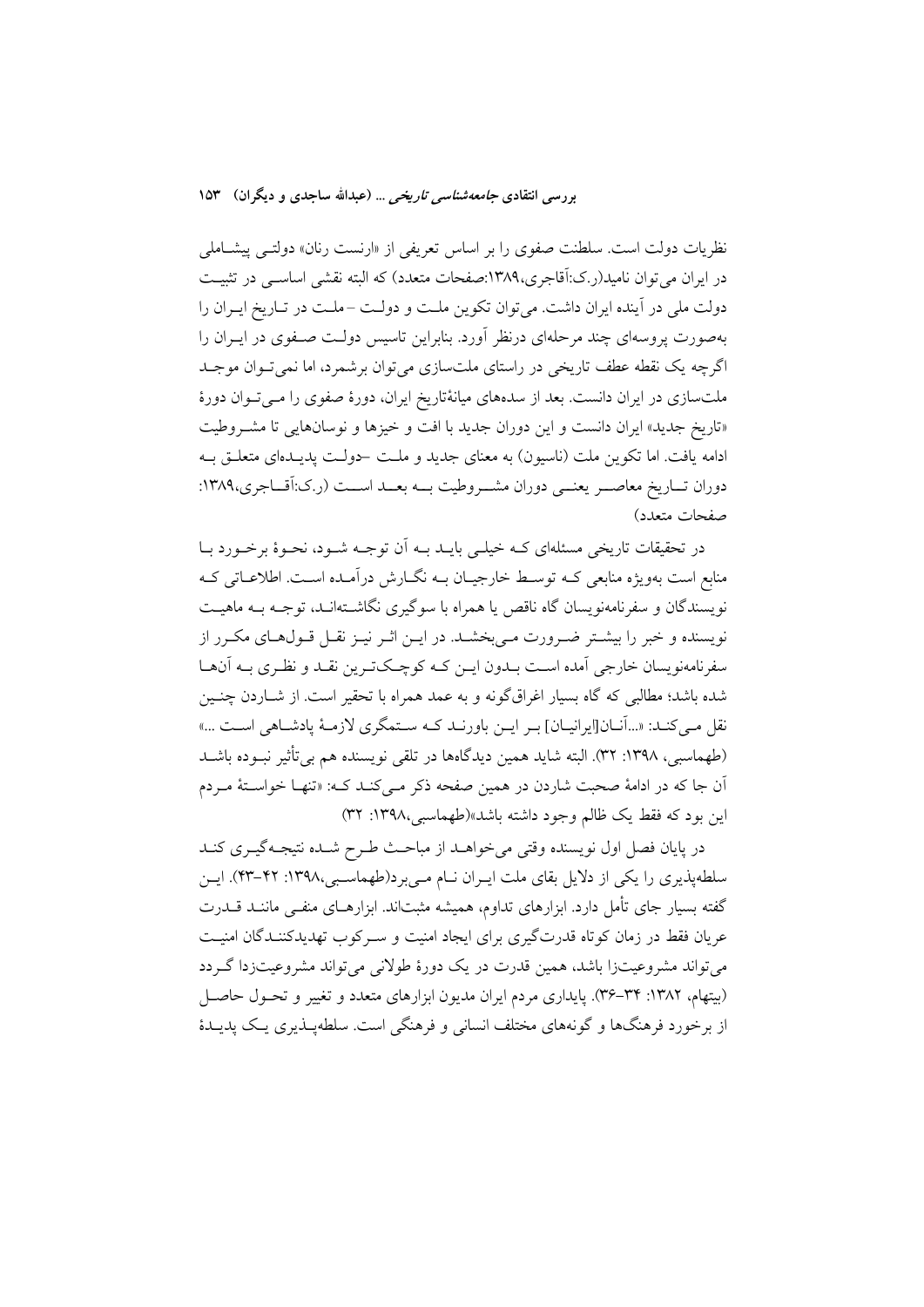۱۵۴ پژ*وهش نامهٔ انتقادی متون و برنامههای علوم انسانی،* سال ۲۲، شمارهٔ ۲، اردیبهشت ۱۴۰۱

از قبل موجود نبود، بلکه خود معلول مجموعــه عوامــل گونــاگون اســت کــه در يــک رونــد تاریخی قابل بررسی است.

نکتهٔ دیگر در خصوص علت تداوم تاریخی ایران، توجه نویسنده به مفهوم سلطهپـذیری و نادیده گرفتن ضرورت حاکمیت و عقلانیت مترتـب بـر آن اسـت. اگـر بـه منـابعی ماننــد سیاستنامهها، نصیحهالملوکها و… نگاه بیندازیم متوجه این مهم خـواهیم شـد کـه اَن چـه باعث تداوم شده، ضرورت حاکمیت و عقلانیت و ابزارهای مترتب بــر آن همچــون اندیشــهٔ فرمایزدی و سنت ایرانی سلطنت، دیوانسالاری و دبیران ایرانی و… است. عدم بـاور بــه ایــن مسئله نویسنده را بر آن داشته که با تعجب تمـام در بیـان حکومـت ارســلانشــاه ســلجوقی متذکر شود که: « مردم وقتی او را آوردند و بر تخت نشاندند.... با وجـود ایــن کــه حــاکم را سرنگون کرده بودند، نتوانستند حکومت را به دست بگیرنید»(طهماسیبی،۱۳۹۸: ۴۱). این درحالي است كه خود اشاره مي كند، كه چون از نژاد سلجوقي كسي شايستهٔ حكومت باشـد، زنده نماند، ارسلانشاه را یافتنـد و او را کـه از نوادگـان سـلجوقی اسـت، حکومـت دادنـد. بی توجهی به سنت ایرانی سلطنت که بـا تمـام جوانـب مثبـت و منفـی آن و نقشـی کـه در پایداری مردم و شاید تـداوم سـلطهٔ حاکمـان داشـته اسـت، نویسـنده را دچـار سـردرگمی کر ده است.

جغرافیای ایران عنوان بحثی است که نویسـنده در آغـاز فصـل دوم مطـرح کـرده اسـت (طهماسبی، ۱۳۹۸ :۴۵). نویســنده بــدون داشــتن نگــاه انتقــادی بــه نســبت نقطــهنظرهــا و دیدگاههای اندیشمندان از ارسطو و باور او به نقش جغرافیا و تـأثیر آن در فرهنـگ یونــان و غیر از اَن یاد میکند. این که ارسطو فیلسوف بزرگی بوده، در اَن شکی نیست، اما ایــن دلیــل بر صحت و درستی تمام گفتهها و دیدگاههای او نیست. خودستایی(یونانیستایی) و تحقیـر دیگران آشکار است: «مردم سرزمینهای سردسیر… بیشتر دلیر اما کم هوش و کـم هنرنــد … آسيائي ها هوشمندتر و هنرمندترند، يونانيان ....از خصائص هـر دو بهـره دارنـد...». در ادامـهٔ نویسنده تمام صحبتهای ارسطو را در مورد ایران تأیید می کنـد: «تحلیـل ارسـطو در مـورد کشورهای آسیائی، مانند ایران صحت دارد»(طهماسبی،۱۳۹۸ :۴۵).

نكتهٔ ديگر در همين باب، تقليل نقش عوامل مختلف به جغرافيا و تأييد جبـر جغرافيــايي مورد باور ارسطوست. عوامل جغرافیایی و محیطی نمی تواننـد بــی تـأثیر باشـند. حــوادث تــا حدودي تحت تأثير چڱونگي محيط و موقعيتهاي جغرافيايي اند (اســلامي ندوشــز، ۱۳۷۶: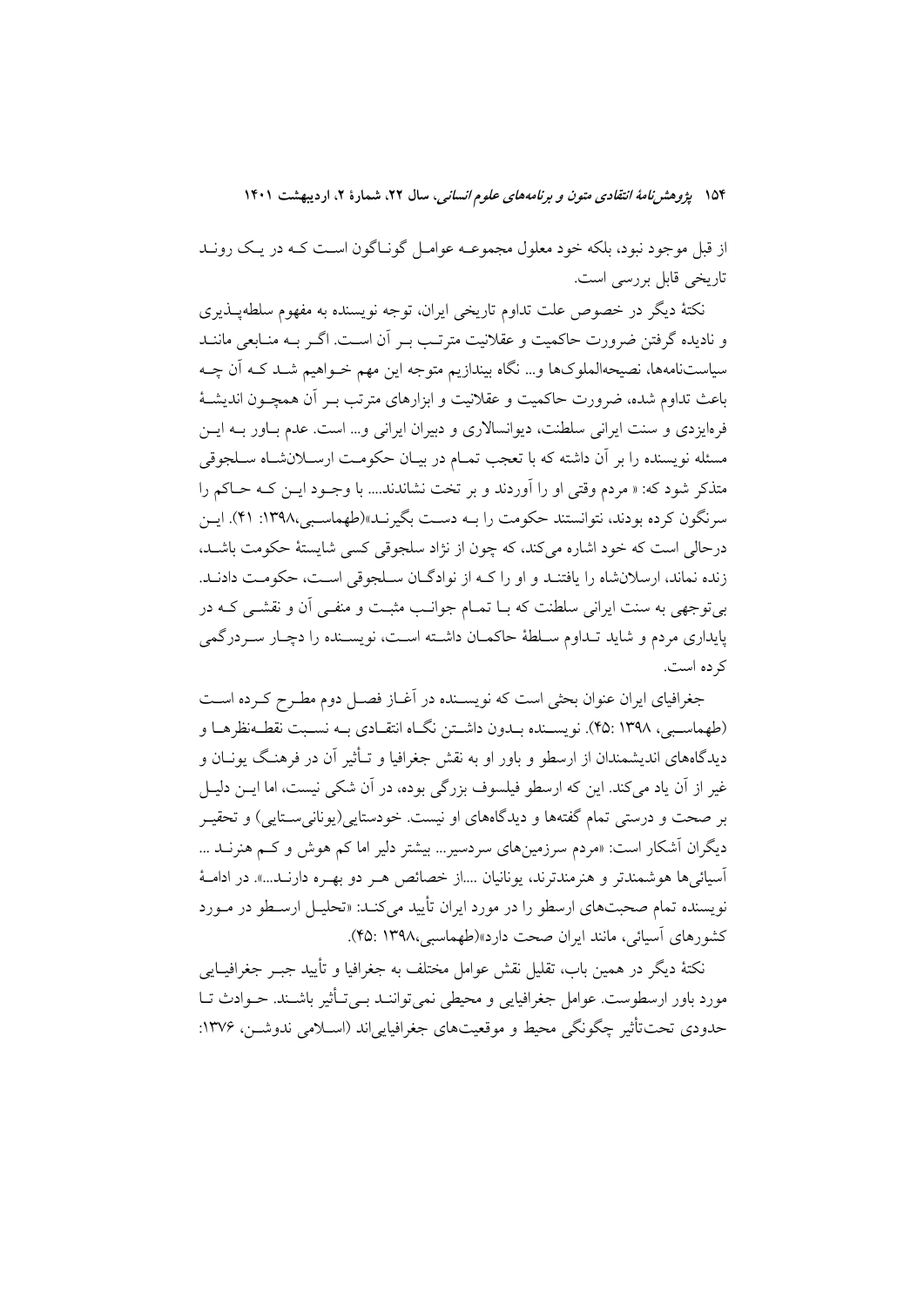بررسی انتقادی *جامعه شناسی تاریخی* … (عبدالله ساجدی و دیگران) ۱۵۵

۲۴). برای مثـال، اگـر مهـاجرتهـای بـزرگ تـاريخ را كـه سرمنشـأ تحـولات عظيمـي در سرنوشت بشری بودهاند در نظر بگیریم، متوجه این مهم خواهیم شــد کــه منشــأ بســیاری از آنها، عوامـل طبيعـي ماننـد؛ شـرايط أبوهـوايي، سـيل، زلزلـه، سـرما، خشـكسـالي و... بوده است. نویسنده در این خصوص تنها به نظریات ارسطو بسنده کرده اسـت. از متـأخرین باور به جبر جغرافیایی و نقش عوامل محیطی در خلــق شــیوههــای زیســت و ویژگــیهــای فرهنگی و… جوامع، بعد از ارسطو صحبتی بـه میـان نیـاورده اسـت. مـیتوانسـت منـابع و نظریههای اندیشمندان دیگر این حوزه از جامعـهشناسـی تـاریخی ماننـد مـارکس، انگلـس، ويتفوگل و… را نيز به كار بندد و البته در كنار همهٔ اين موارد، با احتياط بيشتر در مــورد جبــر جغرافيايي و باور ارسطو و قبول أن از جانب خود صحبت نمايد.

نویسنده از ناپایداری ثروت و پایگاه اجتمـاعی صـحت مـی کند(طهماسـبی،۱۳۹۸: ۵۰). ضرورت داشت از منابعی چون *جامعهشناسی سیاسی* بشیریه یـا *دانشــنامهٔ سیاســی* داریــوش أشوري ، أثار كاتوزيان و نظريهٔ استبداد ايراني او و... استفاده مي كرد. ايــن مسـئله هــم ماننــد مسئلهٔ سلطهپذیری و خیلی از مفاهیم دیگر بکار رفته در جریان کار، نیازمند یردازش اولیــه و فهم در چارچوب ذهنی جامعهشناسانه بود.

در ادامه نویسنده موضوعی تاریخی را مطرح و متذکر می شود:

... چون بقای نسب در ایران منوط بـه حفـظ ثـروت و پایگـاه اجتمـاعی اسـت و فقـط خاندانهای بزرگ و اشراف ایرانی به حفظ نسب خود اهمیت میدادند. با از بــین رفــتن اشراف ایرانی، اعراب بر ایران مسلط شدند که فاقد ثروت و نسب بودنـد (طهماسـبی،  $(0r \cdot 1r9)$ 

وقتی صحبت از تداوم سنت ایرانی است، بـدون تردیـد، نقـش طبقـهٔ اعیـان و دهقانـان ایرانی در کنار دیوانسالاری و دبیران و وزیران برجسته قابل بررســی اســت و در اکثــر منــابع تاریخی بر آنها تأکید شده است.

با وجود این که نویسنده خود یک مورخ است و خیزشهای متعددی را علیـه اعــراب از ورود اسلام به ایران میتواند برشمارد، اما با کمال حیرت چنین میآورد: «فقدان خاندان هـای نجیب و ثروتمند یکی از عواملی بود که جلوی خیزش ایرانیان علیـه اعـراب را مـی گرفـت» (طهماسبی، ۱۳۹۸: ۵۳).برخلاف این نظر نویسنده، ما شاهد مبارزه و خیبزش هـای متعــددی عليه سلطهٔ اعراب بودهايم؛ از ابومسلم خراساني تا يعقوب ليـث صـفاري، جريــان شــعوبيه و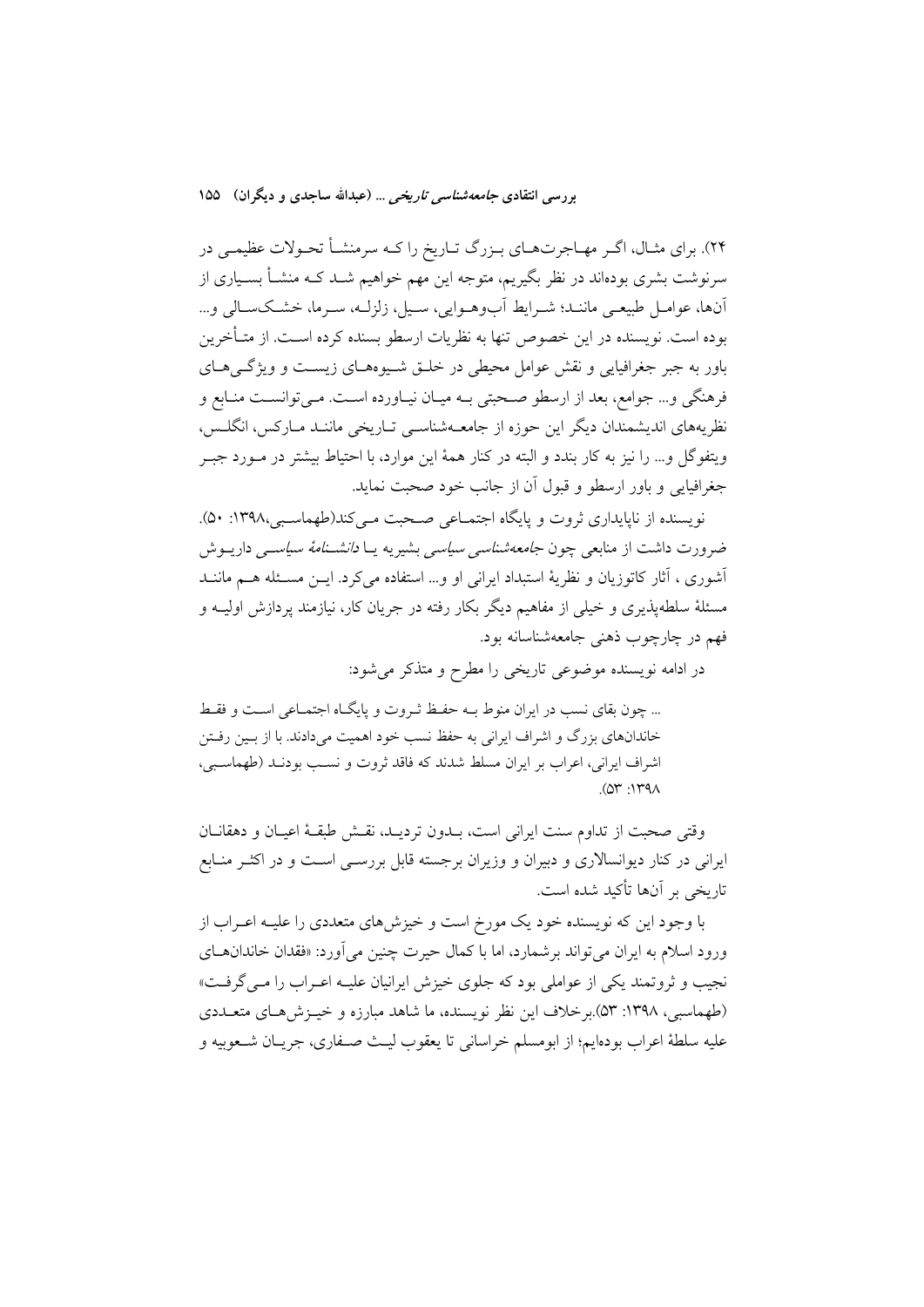همهٔ جریانهای فرهنگی دیگر علیه سلطهٔ اعراب فعالیت داشتند(ر.ک: اتینگهـاوزن و گرابـر، ١٣٧٨: ٢٩٧–٢٩٨؛ زريسن كسوب،١٣٧٩: ٣٨٨–٣٨٣؛ مسستوفى، ٨٣٨٠-٢٩٩). در ادامسه نویســنده تأکیــد مــيکنــد کــه مــردم از گرویــدن بــه اشخاصــي کــه فاقــد نســب و پايگــاه اجتماعي بودند، خودداري مي كردند(طهماسبي،١٣٩٨: ٥٣). با وجود اشارات متعدد نويسـنده به این دست مسائل، که خود اشاره به سنت ایرانی و فرمایزدی و فرهکیانی است، امـا بــاز از أن غفلت مي كند. از طرف ديگر خـود ايـن مسـئله بـا رونـد تـاريخ ايـران متنـاقض اسـت؛ یعقوب لیث صفار خود یک رویگ رزاده بـود(تـاریخ سیسـتان،۱۳۶۶: ۱۹۲و۱۹۳و۱۹۷) کـه نه تنها توانست پایهگذار حکومتی به نام صـفاریان شـود، بلکـه از پایگـاه اجتمـاعی وسـیعی درمیان تودههای مردم برخوردار بود(رک:ابن اثیـر، ۱۳۷۱: ۵۰/۱۸؛ ۵۰/۱) سن مسـکویه،۱۳۷۶: ۴۰۱/۶). در خصوص آل بو په نيز اين مسئله صادق است. آل بو پـه نيـز در ابتـدا در خـدمت ماکانبنکاکی به سپاهیگری اشتغال داشتند اما پـس از آن کــه بــه خــدمت مــرداویج زیــاری درآمدند توانسـتند ابتـدا حكومـت شـهر كـرج ابـىدلـف و سـپس ري و نـواحى ديگـر را صاحب شوند و پایهگذار حکومتی وسیع به نام آل بویه در تاریخ ایــران شــوند(ابن.مســکویه، (٣٧۶-٣٥۴/٥: ١٣٧۶

نو پسنده وقتی متذکر می شود که: «با از بین رفتن اشیراف ایرانبی، اعبراب بیر جامعیهای مسلط شدند که فاقد ثـروت و نسـب بـود»(طهماسـبي،١٣٩٨: ۵۳). در دو صـفحه بعـد، در تناقض با همین صحبت خویش پـادآور مـی شـود کـه: «سـامانیان کـه از دهقانـان صـاحب نسب بودند، در این زمینه مشکلی نداشتند»(طهماسبی،۱۳۹۸: ۵۵). البته اینجـا بــه درســتی از سامانیان یاد مـی کنـد(ر.ک:گردیزی، ۱۳۶۳ : ۳۲۰-۳۲۲؛ طبـری،۱۳۷۵: ۳۱۴۹/۷). دهقانــان و اعيان به عنوان يـك طبقـهٔ صـاحب نفـوذ در تمـام ايـران عامـل مهـم در تـداوم و اسـتمرار ویژگیهای تاریخی ایران بودهاند. همهٔ این موارد بالا نشان از بی اطلاعی از وضعیت جامعـهٔ ایران در مواجهه با سلطهٔ و نفوذ اعـراب در ایـران اسـت. تجدیـد حیـات سیاسـی ایـران در دورهٔ طاهریان و ادامهٔ آن در حکومتهـای بعـد، نمونـهٔ بـارز از تـلاش و خیــزش ایرانیــان درمقابل سلطة اعراب بوده است. در ادامهٔ همین صحبت، عدم موفقیت صفاریان را به نســبت سامانیان تنها به نسب و پیشینهٔ آنها ربط میدهد. این امر تقلیل کامـل نقـش مجموعــهای از عوامل در عدم موفقیت صفاریان است که می توان مشروعیت دینی، مقابله بـا قــدرت خلفـا،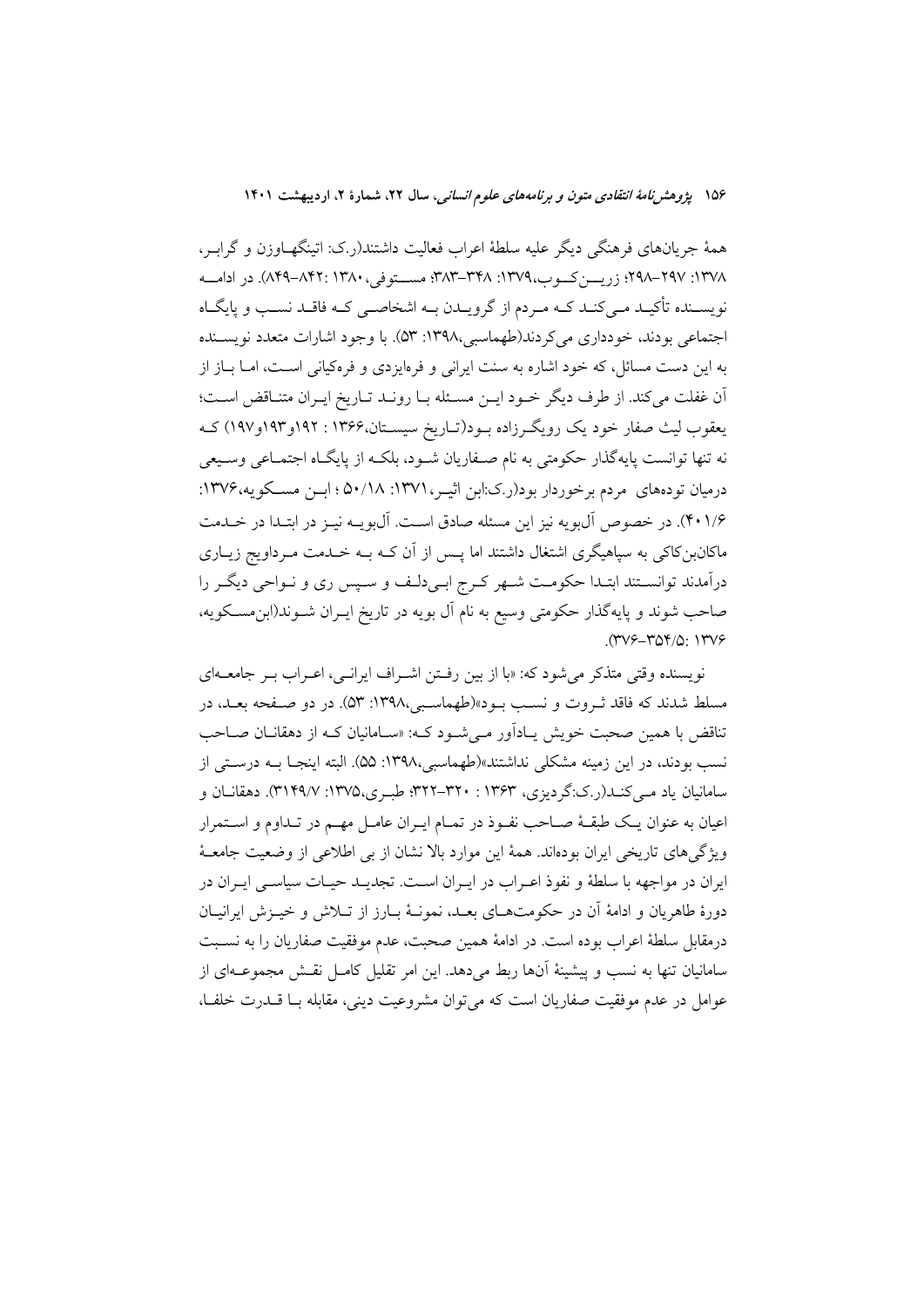بررسی انتقادی *جامعهشناسی تاریخی ...* (عبدالله ساجدی و دیگران) ۱۵۷

تضاد منافع با طبقهٔ دهقان و اعیان و... در ایـن خصـوص برشـمرد(تاریخ سیسـتان،۱۳۶۶: –  $(117 - 177) - 777$ 

نویسنده، در مورد آل0ویه در یک مقایسته نادرست، وضیعیت آل0ویـه را بیا صنفاریان برابر میداند و یعقوب لیث صفار را با رکنالدوله دیلمی یکی می پندارد و متذکر می شود ک چــون هــر دوى أنهــا اصــل و نســبي نداشــتند و تنهــا خــود را بــه بهــرام گــور ساســاني منتسب می کردند، نتیجهٔ کار آنها یکی است. بیشتر منـابع تـاریخی از ماهیـت و عملکـرد آلبویه به عنوان یکی از تجربههای موفق حکومتداری در ایران بعد از اسلام یـاد مـی کننــد (ر.ک ابن مسکویه،۱۳۷۶؛ ابن اثیر،۱۳۷۱). همچنین این سلسلهها بـه لحـاظ اصـول و مبـانی تشكيل حكومت، تـداوم و اسـتمرا، پايگـاه اجتمـاعي وابسـته، مشـروعيت دينـي و... بـا هم دیگر متفاوتاند. حتبی در ادامــه پــادآور مــی شــو د کــه: «نتوانســتند از قلمــرو منســجمی برخوردار شوند. هـر چنـد ظرفيـتهـاي نظـامي قابـل تـوجهي داشـتند، يـک امپراتـوري تشکیل ندادند» (طهماسبی،۱۳۹۸: ۵۵).باز رجوع به منابع ایــن دوره، نشــان از گســترش و توسعهٔ قلمرو آلµویه در بغداد و تمام قلمـرو خلافـت اسـلامی است(ر.ک:شـبانکارهای، ۱۳۸۱: ۹۱/۲؛ صابی،۱۳۴۶: ۶۰). البتــه در مــورد لفــظ امیراتــوری هــم بــاز مناقشــه اســت. درخصوص تجربههای حکومتی در ایران کمتر می توان عنوان امیراتوری به کار بـرد. سیسـتم سیاسی ایرانی بیشتر مبتنی بر سیستم شاهنشاهی، یادشـاهی، امـارت و سـلطنت بـوده اسـت تا اميراتوري.

نويسنده وقتي سلجوقيان را با آلµويه مقايسه مي كند، مـي آورد كــه: «بــا روى كــار آمــدن سلجوقيان، شرايط كاملاً تغيير كرد. سلجوقيان به عنوان سركردگان قبايــل تــرك غــز، درميــان اعضای قبیلهٔ خود صاحب نفوذ و احترام بودند»(طهماسبی،۱۳۹۸: ۵۶). بدون شک یکی از عوامل مشروعیت سلجوقیان آداب و سنت قبیلهای بود ولی تحکیم روابط خانوادگی درمیـان خاندان آل بویه تجربهای کمنظیر در تاریخ ایران از ایــن دســت اســت و بــه عنــوان یکــی از عوامل موفقيت آنها نامبرده مي شود. احمد معزالدوله با داشتن سلطهٔ مطلقه بـر عـراق، خــود را گماشتهٔ بـرادر بزرگتـرش در شـیراز و یـا ری مـی(انسـت(ابن مسـکویه،۱۳۷۶: ۴۶۴/۵). ۱۴۹/۶–۱۵۰). ابن مسکویه می آورد که معزالدوله هنگامی که مرگ خود را نزدیک دیـد، بـه بختياروصيّت کردکه:«از عمويت رکن الدوله پيروي کــن و بــا او در مشــکلات رايزنــي کــن.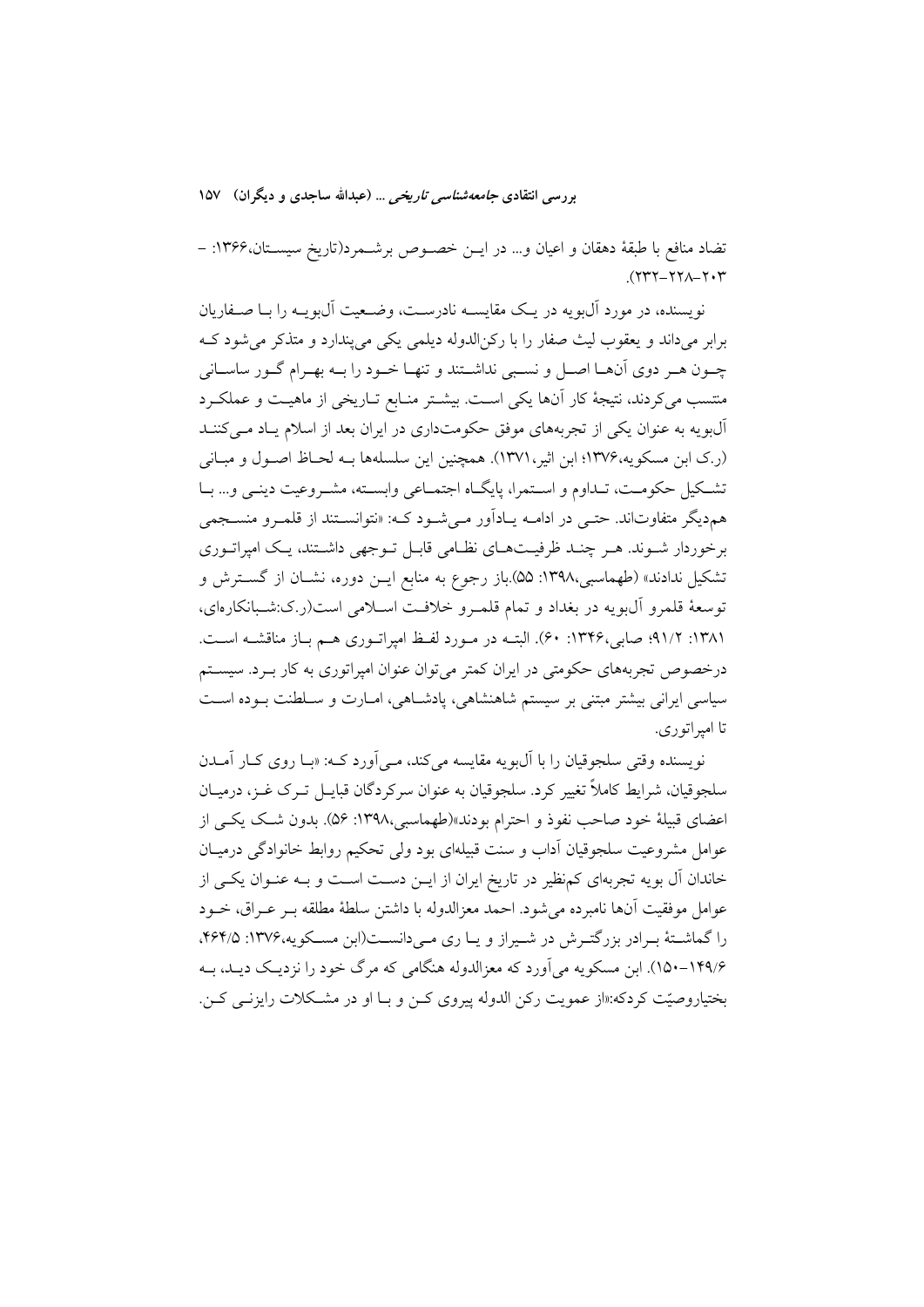۱۵۸ پژوهشرنامهٔ انتقادی متون و برنامههای علوم انسانی، سال ۲۲، شمارهٔ ۲، اردیبهشت ۱۴۰۱

همچنین از پسرعمویت عضدالدوله، زیراکـه او از تــو ســالαمنـدتر وسیاســتمـدارتر اســت» (ابن مسكويه، ۱۳۷۶: ۲۸۷/۶).

نويسنده در ادامه مي نويسد: «چون نادرشاه از خاندان يادشاه نبود، محـال بـود كــه مـردم ایران از دل و جان دوستدار او باشند»(طهماسبی،۱۳۹۸: ۵۹). با این کـه بارهـا از ایـن دسـت نقلقولها و تحلیلها را نویسنده بیان میکند، ولـی در هـیچ یـک از آنهـا بـه سـنت ایرانـی سلطنت و باور به آن در نزد ایرانیان به عنوان یک دلیل موجه برای این کار آنان، نمی پردازد.

«تزلزل اصحاب ثروت و پایگاه اجتماعی در ایران» را نویسنده دارای نقشــی بسـیار مهــم در امر سلطهیذیری ایرانیان قلمداد می کند(طهماسبی،۱۳۹۸ :۶۰–۶۱). اما مسائل متناقضبی در این بحث مطرح میشود؛ در ادامهٔ بحث، مسئلهٔ تحرک اجتماعی را مطرح میکند کـه خـود مؤيد همين مطلب است:«جامعهٔ ابران از لحياظ قشيربندي اجتمـاعي انعطـاف بيذير بـود و همواره از تحرک اجتماعی و گردش نخبگان برخوردار بوده است»(طهماسبی،۱۳۹۸: ۶۱). توضيح اين كه، انعطاف پذيري جامعهٔ ايـران در سـطح نخبگـان جامعــه يعنــي هــرم قــدرت بوده است آن هم نه براساس تغییرات قانونی و روال مسالمتآمیـز انتقـال قــدرت، بلکــه بــه شبوهٔ خشونتآمیز صورت گرفته است و این تحرک اجتماعی مدنظر نویسینده، همیهٔ اقشیار جامعه را شـامل نمـي شـود(ر.ک: کاتوزيـان ١٣٨٠؛ شـعباني،١٣٨٥). از جهـت ديگـر، وقتـي صحبت از حرکت اقشار محروم و فقرا و امیدواری همیشگی آنها برای رسیدن به قــدرت و برچیدن فرادستان میکند، نویسـنده در ایــن جــا هــم دچــار تنــاقض گــویی اسـت؛ در ادامــه بهطور علنی اعلام میکند که چون آل بویه و صفاریان فاقد اصل و نسب بودند، نتوانستند بــه تجربهٔ موفقی دست یابند، اما در اینجا در بحث از تحرک اجتمـاعی عنـوان مـیکنـد کـه راه برای ترقی فرودستان(بدون اصل و نسب) در ایـران همـوار شد(طهماسـبی،١٣٩٨:٥۵-۶۱). هرچند تجربهٔ صفاریان یک نمونهٔ کاملاً استثنایی از این لحاظ در تاریخ ایران است.

تناقض در گفتههای نویسندهٔ کتاب باز در نقل قولی از پولاک نمایان است:

در این کشور همای اقبال با چنان سرعت افسانهای بر سر مردم می نشیند و بر مـیخیــزد که باورکردنی نیست. خانوادهای با چنان سرعتی رو به ترقی مے گذارد، تمـام مناصـب كشـوري و... را بــه خــود تخصــيص مــي،دهــد و لاجـرم نجيــب شــمرده مــي شــود (طهماسبی، ۱۳۹۸: ۶۳).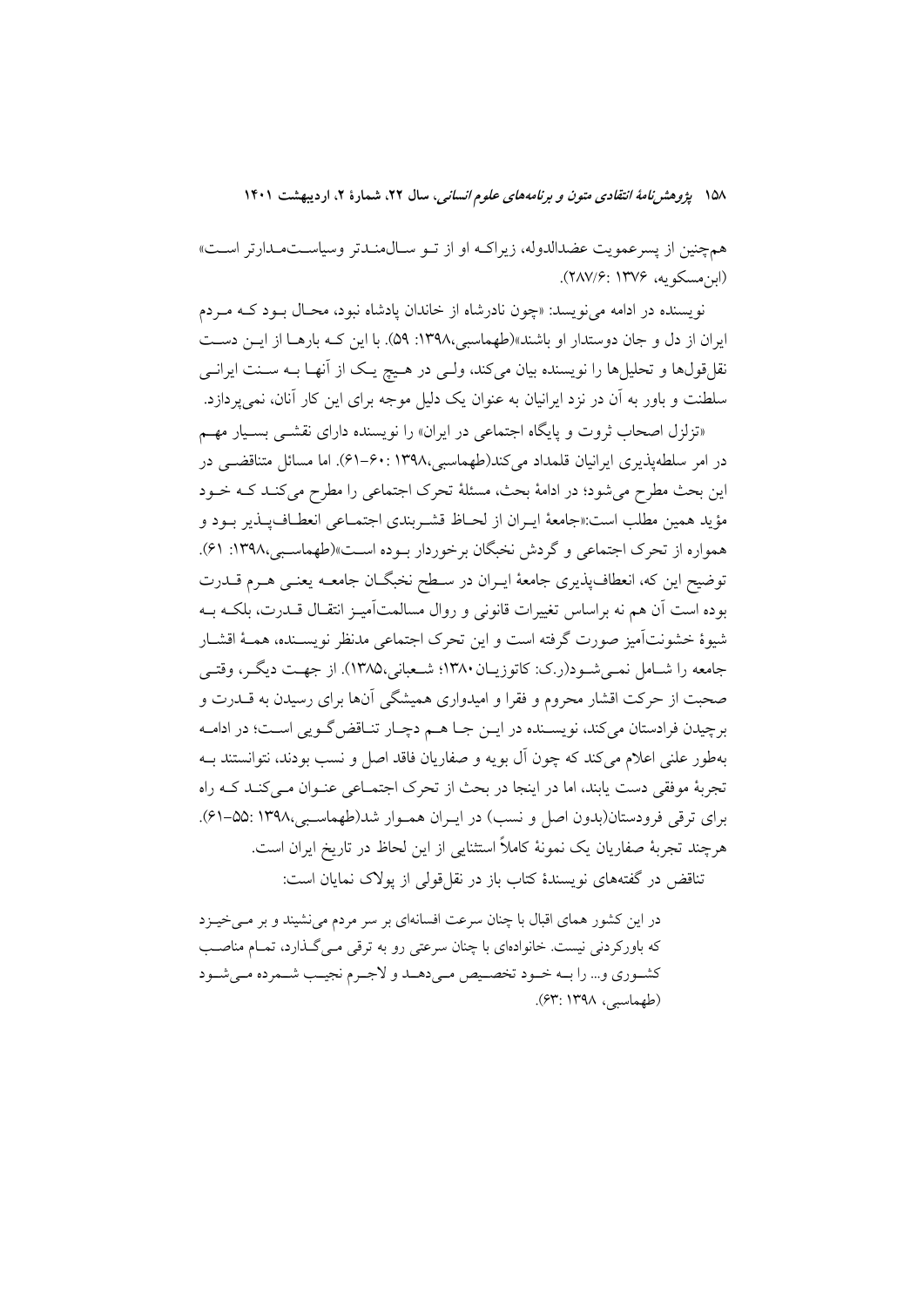در چند صفحه قبل فقدان خانــدانهــای نجیـب و ثروتمنــد را یکــی از عوامــل مهــم در جلوگیری از خیزش ایرانیان علیه اعراب مے دانست(طهماسبی،۱۳۹۸ :۵۳). در تعـارض بـا همین صحبت از لرد کرزن (Lord Curzon) سخنی بـه میـان مـی]ورد کـه بـه نقـش تحـرک اجتماعی در سلطهپذیری مردم ایران اشاره دارد و آن را صحیح میپندارد: «به نظر مـن علـت عمدهٔ این سکوت تا اندازهای آن است که ایران دموکراتترین کشـور جهـان اسـت. پسـتی نسب و رتبـه بـه هـيچ وجـه كمتـرين مـانعي جهـت احـراز عـاليتـرين مقـام نيسـت ...» (طهماسبي، ١٣٩٨: ۶٣).

نویسنده در ادامه، اشاره به فقر مطلق و نقش آن در سلطهیذیری دارد. نویسنده، به اشتباه عدم شکل گیری مالکیت خصوصـی را در ایجـاد نــوعی فقــر پایــدار در میــان کشــاورزان و روستانشینان دخیل میداند و آن را عامل مهمی در سـلطهپــذیری ایرانیــان قلمــداد مــیکنــد. هرچند در بحث مالکیت خصوصی و شکل گیری یا عدم آن در ایران، مناقشـه بسـیار اسـت (کاتوزیان،۱۳۸۹: ۷ )، اما اشاره به فقر مطلق –تقریباً در ایران در بیشتر ادوار یک امر نسببی بوده است– به عنوان یک عامل مهم و تأثیر گذار بر سلطهپــذیری ایرانیــان بــه نظـر قضــاوت سخت گیرانهای است.

نويسنده در فصل سوم بــه بحــث فقــدان ســرمايهٔ اجتمــاعي و ناكارآمــدي ديوانســالاري یرداخته است. مشخص نیست که چرا عنوان ناکارآمدی دیوانسالاری را در عنوان فصـل، بـا فقدان سرمايهٔ اجتماعي به دنبال هم آورده است. آيا ديوانسالاري به تنهايي اين نقش را بــازي کرده است یا نقش مؤثرتری به نسبت دیگر عوامل داشته است؟ محتوای فصل، بـیش تـر بــه ارزیابی سرمایهٔ اجتماعی در ایران و موانع شکل گیری آن پرداخته است و بهطور مشخص و روشن نقش دیوانسالاری تبیین نشده است(طهماسبی،۱۳۹۸: ۰۷۲–۱۰۴).

عنوان اول را به جای این که به تعریف سرمایهٔ اجتماعی اختصاص دهد، بسیار کوتاه بـه مسئلهای تحت عنوان «فقدان سـرمایهٔ اجتمــاعی» اختصــاص داده و سـپس تعریــف ســرمایهٔ اجتماعي را ارائه كرده است. در تعريـف و توضـيح مفهـوم «سـرماية اجتمـاعي» نويسـنده علاوهبر نظریات بوردیو (Pierre Bourdieu) کـه ضـروری اسـت، بهتـر بـود از دیــدگاههــای متفكراني چـون جيمـزكلمن (James Kelman)، رابـرت ياتنـام (Robert D. Putnam) در ايـن خصوص استفاده می کرد. در بیشتر موارد برخلاف ادعای مؤلف مبنی بر استفاده از نظریــههــا و روش های جامعهشناسی، تنها به اشاره کوتاه و مختصر بـه یـک مـورد اکتفـا شـده اسـت.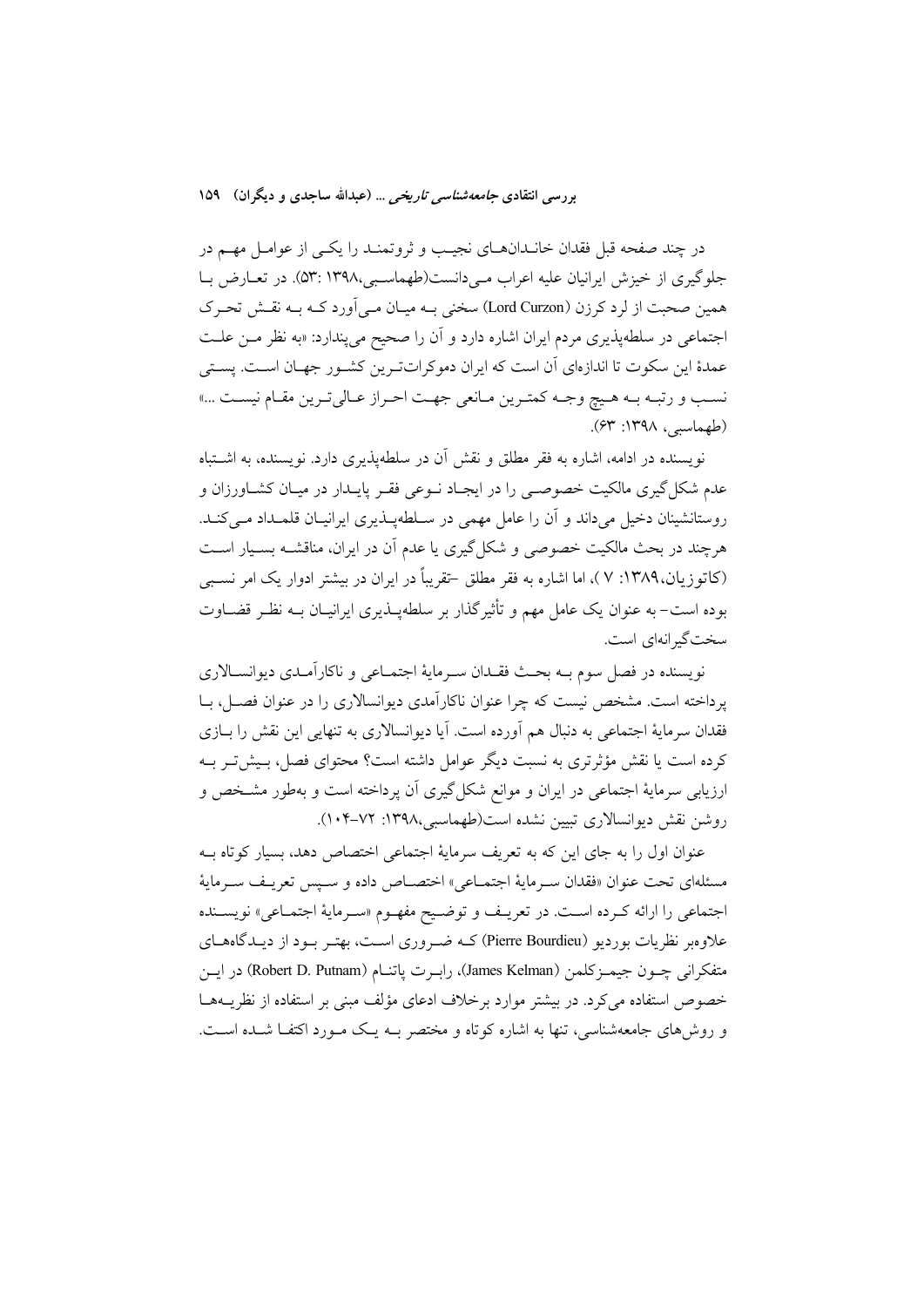۱۶۰ پژوهشرنامهٔ انتقادی متون و برنامههای علوم انسانی، سال ۲۲، شمارهٔ ۲، اردیبهشت ۱۴۰۱

همچنین می شد از منابعی چون کتاب *سرمایهٔ اجتماعی* اثر جان فیلد استفاده کـرد. در ادامـهٔ صحبت از سـرمايهٔ اجتمـاعي، مؤلـف نمونـههـا و مباحـث تـاريخي را كـه تحـت عنـوان «سرمايهٔ اجتماعي» تشريح كرده است، مفهوم چند بعدي سرمايهٔ اجتماعي را صرفاً به مفهــوم «اتحاد قومي و ملي» تنزل داده است(طهماسبي،١٣٩٨: ٧٣).

در مبحث موانع شکل گیــری ســرمایهٔ اجتمــاعی، بــه مجموعــه عــواملی از اختلافــات اجتماعي، طبقاتي، ديني، نژادي، قومي، قبيلهاي و اختلافات بين محلهها به عنــوان مهــمتـرين موانع شکل گیری سرمایهٔ اجتماعی در ایـران اشـاره شـده است(طهماسـبی،۱۳۹۸ :۰۵). ایـن درحالی است که در مبحث آغازین خود در این زمینه، اشاره میکنـد کـه بـا افــزایش دانــش سیاسی مردم، اهمیت سرمایهٔ اجتماعی آشکارتر شد. در این صحبتها هم باز نوعی تنـاقض وجـود دارد. بحـث اَگــاهي سياســي و اجتمــاعي مهمتــرين عامــل در عــدم شــكل گيــري سرمايهٔ اجتماعي بهشمار مي٫رود کــه متأســفانه نويســنده مجموعــه عوامــل ديگــري را در آن دخيل مي داند(طهماسيي،١٣٩٨).

سقوط هر سلسلهای به مجموعه عوامل مختلف بستگی دارد. حکـومتی اگـر پایـههـای مشروعیتش لرزان شد، کمکم در سراشیبی سقوط قــرار مــی گیــرد. نویســنده وقتــی از عامــل «اختلاف پراکنی» به عنوان یکی از دلایل تداوم سلطهپذیری صحبت مـی کنـد، بـه نقـل از كروسينسكي سقوط صفويه را به شهر قندهار و عدم توانايي صفويان در ايجاد اخـتلاف بـين افغانها در اَن شهر نسبت می۵دهد(طهماسبی،۱۳۹۸: ۸۹). در ضمن در خیلی از تحلیــلهــا و نقل قولهای مستقیم بهویژه از دورهٔ مغــول و صــفوی بــه گفتــههــای ســفرنامهنویســان اکتفــا شده است. سعی نشده است که این صحبتها به کمک اسناد و منابع معتبر ایــن دوره مــورد ارزیابی قرار گیرند(طهماسبی،۱۳۹۸:صص۱۱۴–۱۱۵-۱۱۶و…). شاید کمپی دقت و تیزبینبی در منابع معتبر، مؤلف را دچار این تناقض و تعارض مطلب نمی کرد: «زبان مغـولی نتوانسـت به زبان رسمی و فراگیر ایران تبدیل شود، چون دورهٔ سلطهٔ مغولهـا کوتـاه بـود و ایلخانــان مغول قصد نداشتند زبان خود را بر مردم ايران تحميل كنند»(طهماسبي،١٣٩٨: ١١٤). مغــول با توجه به عدم توانایی در کشورداری و عدم برخورداری از توانمندی فرهنگی، تحت تـأثیر فرهنگ، زبان و دیوانسالاری ایرانی قرار گرفت. به طور یقین اگر مغــول بــه لحــاظ فرهنگــی توانمندي لازم را داشتند ياسايي چنگيزي جايگزين سنت و آيين ديني و ايرانـي مـي گرديــد. نويسنده مي آورد كه: «مطمئناً در صـورتي كــه در ايــن زمينــه جــديت بــه خــرج مــي دادنــد،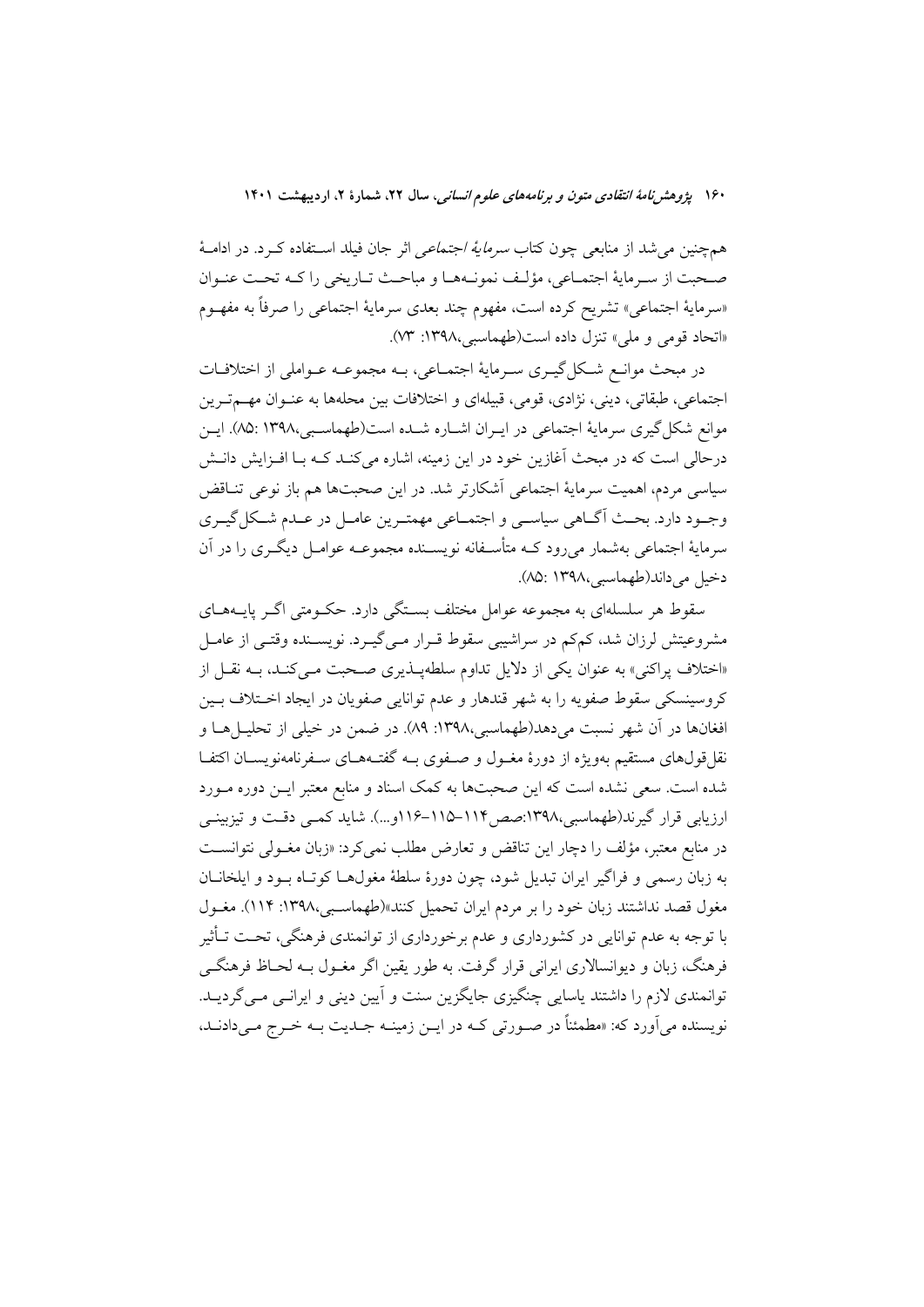بهنتيجه مي رسيدند» (طهماسبي،١٣٩٨-١١٤-١١٥). اما مغول با تمام تـلاش و جـديت خـود در همهٔ زمینهها سعی کرد، ولی این فرهنگ، سـنت، زبـان، دیــن و آیــین ایرانــی اسـت کــه توانست فرهنگ مغولی را در خـود مسـتحیل کنـد. متاسـفانه مؤلـف ایــن قضـیه را نادیــده گرفته است. یا در ادامه به نقل از دلاوالــه یکــی از علــتـهــای عــدم رواج زبــان فارســی در دورهٔ مغول را ایــن گونــه بیــان مــىکنــد: «...معتقدنــد زبــان فارســى، زبــانى بســيار ملايــم و ظریف است و جز برای خانمها و اشعار لطیف شاعران مناسب نیست. ولـی زبـان ترکـی مردانهتر و شايستهتر و در شأن مردان جنگي است....» (طهماسبي،١٣٩٨: ١١۵). ايـن ادبيـات بدون کوچکترین نقدی از طرف نویسنده برای تبیین دیدگاههای خــود اسـتفاده شــده اســت. حال ما یکی از دلایل پایداری فرهنگ و سنت ایرانی را زبان فارسی میدانیم.

مسئلهای که بسار جای تأمل دارد، بررسی نشیانههیا و مصیداق هیای انحطیاط اخلاقبی ایرانیان بر اساس گزارشهای ناظران ایرانی و اروپایی محدود بــه دو دورهٔ تــاریخی مغــول و قاجار در نگاه مؤلف است که به نظر کار نادرستی است. نــه تنهــا درخصــوص ايــن مســئله، بلکه در بیشتر قضاوتهای تاریخی رجوع به یک دورهٔ خاص و صدور یک حکم و تسـری ان بـه همـهٔ دورههـاي تـاريخي صـحيح نيسـت. رويـدادهاي تـاريخي منحصـربهفردانـد (زریسین کسوب، ۱۳۸۵: ۴۹–۱۵–۱۴). در ادامــــه بـــا اســـتناد بــــه نوشـــتهٔ هـــالینگبری (William Hollingbery) ، دورهٔ قاجــار را اوج تبــاهي اخلاقــي ايرانيــان قلمــداد مــيكنــد (طهماسبی،۱۳۹۸: ۱۲۳). اینجا معلوم نیست منظور از این تباهی در میـان کـدام قشـر جامعـهٔ قاجاری است. اگر منظور حاکمیت است، تسری آن به همهٔ دورهٔ قاجار و همهٔ اقشـار مـردم کار درستی نیست. در ادمه نویسـنده مـی خواهـد ایـن تبـاهی اخلاقـی را براسـاس دیـدگاه نویسندگان ایرانی تأیید کند و از قول افضل|لملک مےآورد کـه در تمـام عمـرش بـیش از چهار یا پنج صـاحب منصـب درسـتکار ندیـده است(طهماسـبی،١٣٩٨: ١٢٣). قضـاوت بـا عملکرد صاحب منصبان و تسری آن به مردم.

تناقض در صحبتهای نویسنده در اشاره به قدرتگیـری یعقـوب بـاز دیـده مـی شـود. این جا متذکر می شود که: «قدرتگیری یعقوب نشان داد که ایرانیان در صـورت برخـورداری از خصائل جنگي مي توانستند به سلطهٔ عباسـيان پايــان دهنــد»(طهماسـبي،١٣٩٨). ايــن درحالي است كه در مباحث قبلي اشاره شد كه نويسنده تأكيد داشت كه، چون يعقوب ليـث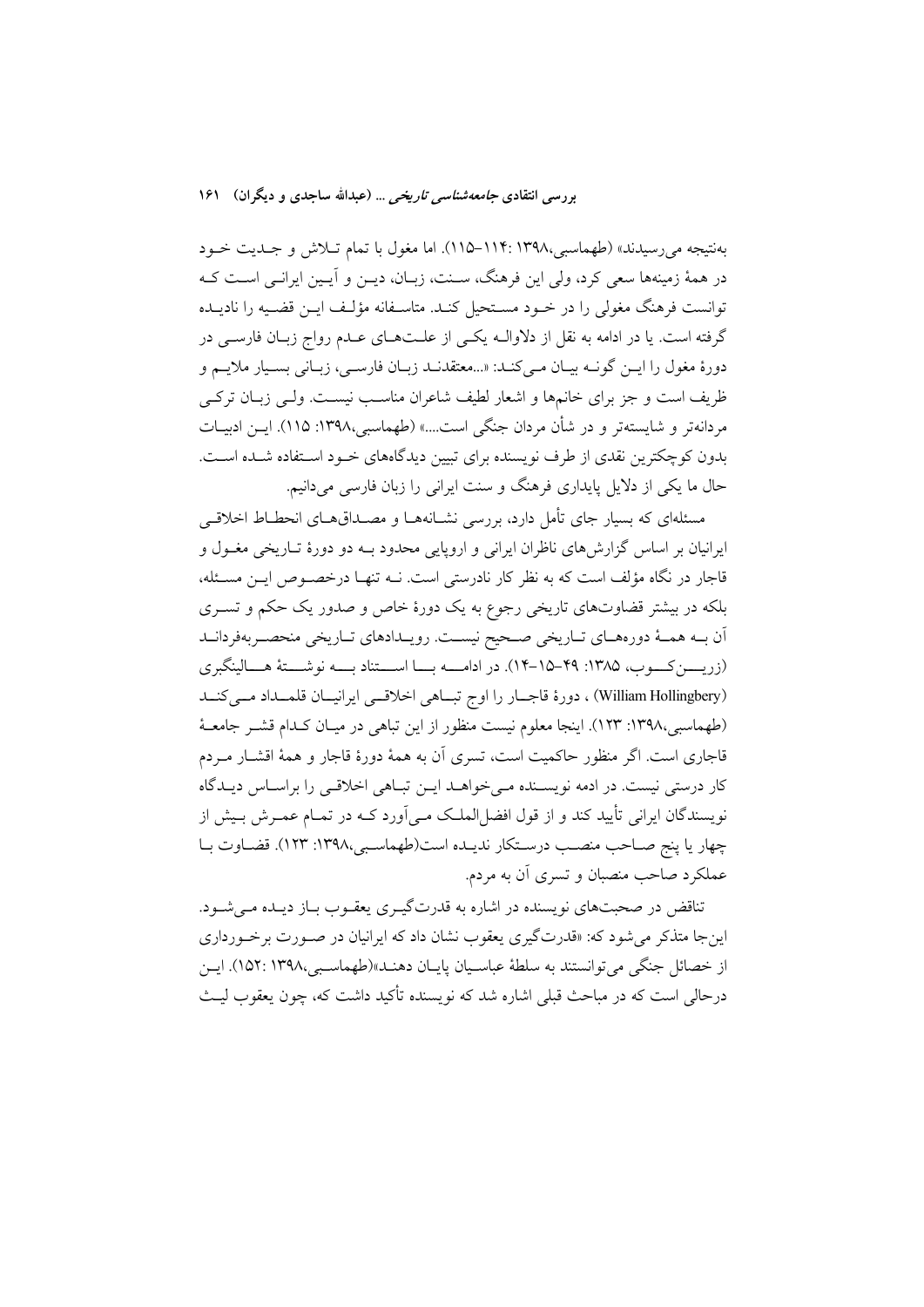۱۶۲ پژوهشرن*امهٔ انتقادی متون و برنامههای علوم انسانی،* سال ۲۲، شمارهٔ ۲، اردیبهشت ۱۴۰۱

از میـان اقشـار فقیـر و بــدون اصــل و نســب برخاســته بــود، تــلاش او بــی'نتیجــه مانــد (طهماسبی،۱۳۹۸).

مبحثي تحت عنوان ترس از ناامني بخشي از فصل پـنجم كتـاب را بــه خــود اختصــاص داده است که به نظر با بخش اول فصل ششم تحت عنوان ترس و تحقیـر هــمپوشــانی دارد (طهماسبی،۱۳۹۸ :۱۵۶و۱۶۵). همچنین در بحث ترس از ناامنی، بخشی از مطالب، در رصـد دورههای تاریخی، برای تبیین سلطهپذیری ایرانیان، بیشتر به دورهٔ بعـد از اسـلام اختصــاص پیدا کرده و به دورهٔ قبل از اسلام تنها در یکمی دو مورد(طهماسبی،۱۳۹۸ :۱۵۷) در بحث «ترس از ناامنی» رجوع می شود.

در فصل هفتم تسلط حکومت بر افکار عمومی در قالب یک بحث بسیار ساده و ابتــدایی مطـرح شـده اسـت. در بحـث اهـداف و پيامـدهاي تسـلط حكومـت بـر افكـار عمـومي، قدسی سازی قدرت، استفاده از اتهامات دینبی و اخلاقبی و.... بـه عنـوان مهمتـرین اهـداف حکومت از سلطه بر افکار عمومی یاد کرده است. بر خلاف تصور نویسنده به نظر مــ ٍرســد موارد ياد شده وسيلة تسلط بر افكار عمومي بودهاند نه هدف. هدف همان سلطه گرى است. از این ابزارها برای تحکیم سلطه استفاده شده است(طهماسبی،۱۳۹۸: ۱۹۸:

نویسنده در بحثی تحت عنوان «تبلیغ علیه حکومت پیشین» اشاره بـه اعـراب بـه عنـوان نخستین کسانی که از این ابزار برای تحکیم سلطه اسـتفاده کردنـد، نــام مــیبــرد، امــام مگــر ساسـانیان ایـن مسـئله را درخصـوص اشـكانیان در قبـل از اسـلام پیـادهسـازی نكردنـد؟  $(1^{\circ})$  : ۱۳۸۳ (رجبے)

مسئلة اصلي كتاب، سلطهپذيري است. نويسنده با طـرح بحـث مهـاجرت، از مهـاجرت بەعنوان یک پدیدهٔ تاریخی مؤثر در سلطەپذیری ایرانیـان نــام مــیبــرد، امــا بایــد بــدانیم کــه مهاجرت خود از اثرات سلطه است نه از عوامل سلطهيذيري.

در نهایت نویسنده در ابتدای کتاب نتوانست مسئله را خوب طرح کند و ایــن ضــعف در بیان مسئله بر تمام تار و پود کار مشاهده میشود؛ نه مشخص شد که یک کار جامعهشناســی تاریخی انجام داده است، نه بررسی یک مسئلهٔ تاریخی. همین سردرگمی در تمـامی مباحـث مطرح شده مشاهده میشود. این ضعف مسئلهپردازی در پایـان هـم، تـوان جمـعبنـدی و نتیجهگیری را از نویسنده گرفته و مسئله به همان صـورت، بــاز، رهــا شــده اســت. در آخــر بهصورت جمع بندی نهایی، نقش و جایگاه عوامل و ابزارهای مؤثر و نتایج حاصـل از آن۱مـا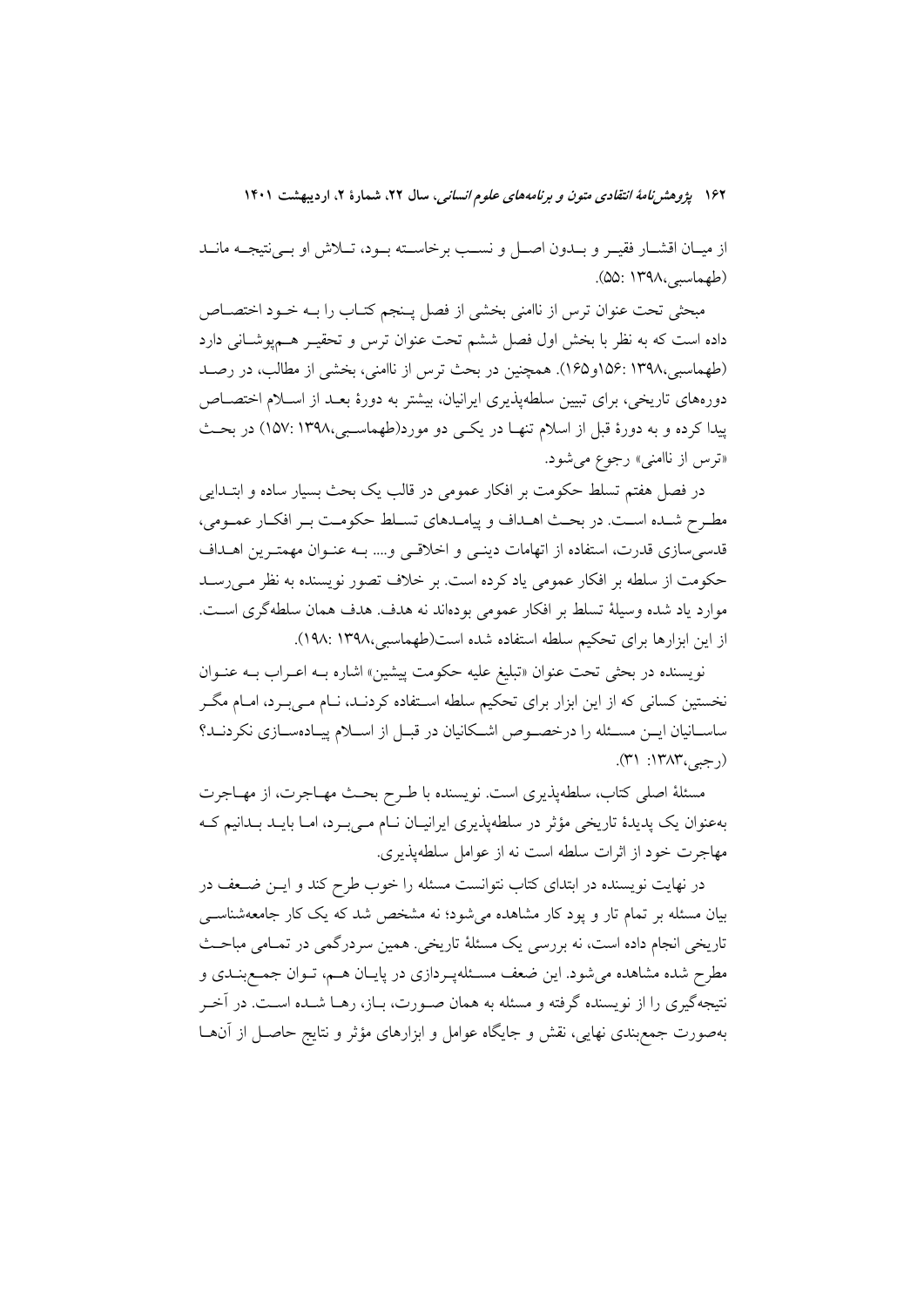به صورت یک مشخصـهٔ معقـول درخصـوص مسـئلهٔ سـلطهپـذیری ایرانیـان در دورههـای مختلف تاریخی مشخص نگردید. نویسنده در پایان کار میبایست حاصـل کـار خــود را در پاسخ به مسئلهٔ ارائه و راهبردهای ممکن را مشخص نماید. امـا نــه تنهـا بــه صــورت علمــی دستاوردهای کلی کار ارائه نشدهاند، بلکه محقق از نتیجهگیری و ارائهٔ دستاوردهای خـود در قالب یک طرح کلی و نهایی خودداری کرده است.

# ۵. نتیجهگیری و پیشنهاد

با وجود همهٔ این مباحث، کتاب دارای نقاط قوت بسیاری است از جمله:

- ـ کتاب «جامعهشناسی تاریخی سلطهٔپذیری ایرانیان» نخستین کتـابی اسـت کــه در ایــن حوزه به صورت مشخص به مسئلهٔ سلطهیذیری ایرانیان پرداخته است. هـر چنـد در لابهلای أثار جامعهشناسی، آثار تاریخی و یا کتبی که راجع به خلقیات و منش ایرانسی نگاشته شدهاند، اشاراتی پراکنده به این مسئله شده است، اما به طور مشخص و ویــژه این کار یک نوآوری محسوب میشود. اگر دارای ایراد هم باشد، گام نهادن در مســیر تفسیر یکی از مهمترین مسائل اجتماعی و آسیبهای جامعهٔ ایران در طی دورانهـا و ارائهٔ راهبرد مشخص برای رهائی از آن، به طور یقین سودمند و یر فایده است.
- ـ كتاب كاملاً مستند و با توجه به منابع دست اول هر دوره و در كنارش منــابع تحقيقــي به نگارش در آمده است. از امتیازهای بزرگ کتاب تنوع و تکثر منبـع بــه ویــژه منــابع مهم و دست اول است. اما می توانست با استفاده از دیـدگاه جامعـهشناسـان تـاریخی بزرگ و منابع و آثار آنها اثر را غنای بیشتری ببخشد.
- ۔ در تمام کتاب سعی شدہ است به پیروی از اصول علمی، تحلیـــ| هـــا بـــه کمــک منــابع معتبر ارائه شوند. حتی گاهی این میزان از استنادها باعث نقل قولهـای پـر تکـرار و طولاني در متن شده است.
- ۔ کتاب از نظـر غلــطـهــای املایــی و تــاییی بــه جــز چنــد مــورد از وضــعیت خــوبی برخوردار است. این نیز در جای خود مهم و دارای اهمیت است. اما کتاب به لحـاظ روششناسی و روششناسی موضوعی ضعیف و تعریف مشخصی در این باب ارائـه نشده است. همچنین مفهوم کلیدی جامعهشناسی تاریخی و روند تاریخی اَن بهعنــوان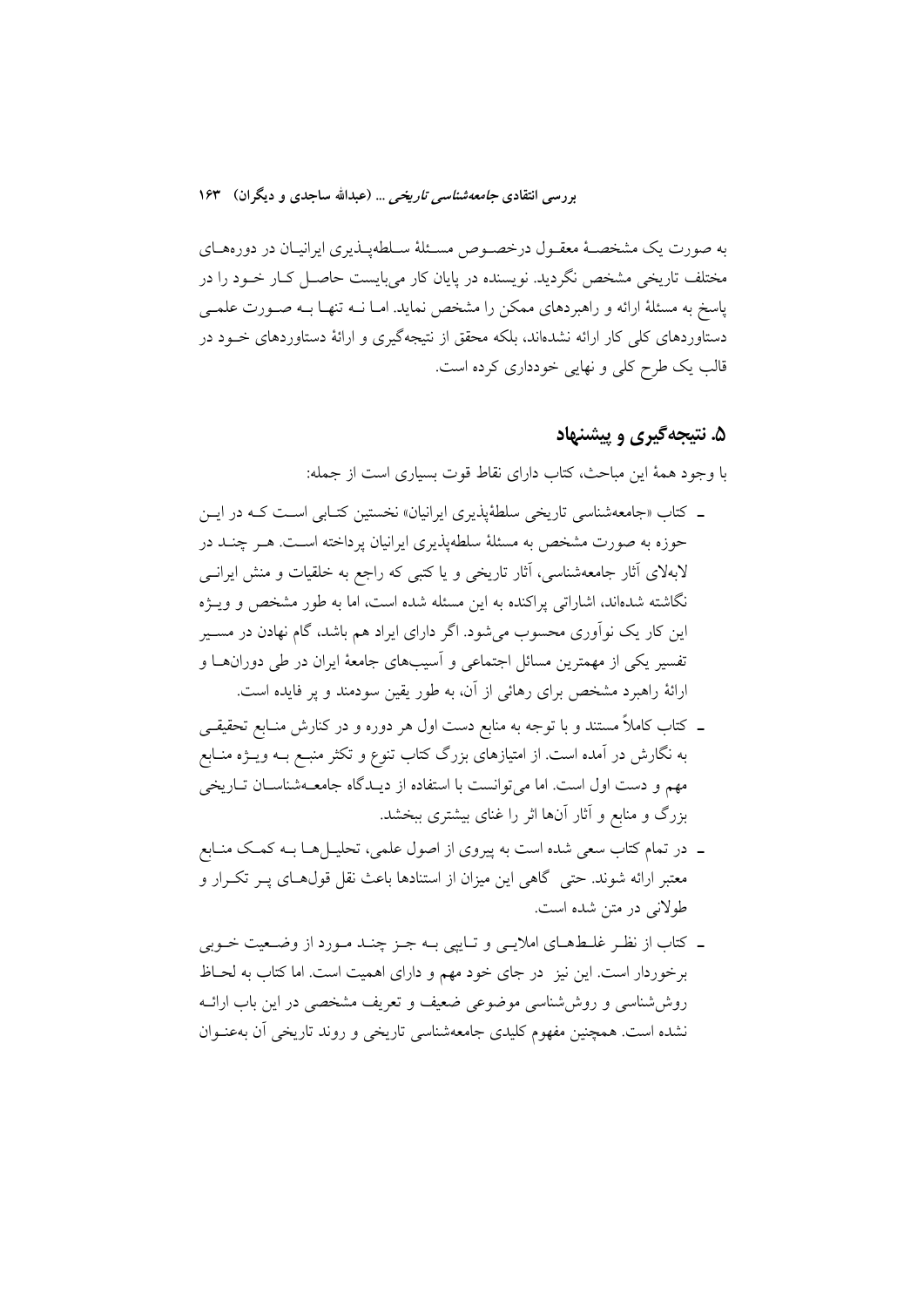یک شاخه از علم جامعهشناسی به خوبی تفسیر نشـده اسـت. حتـبی رویکـردی کـه موردتعریف نویسنده است، رویکردی تاریخی است تا رویک ردی جامعـهشناسـانه بـا استفاده از تبیینهای تاریخی. البته این شاید به این دلیل باشد که نویســنده خــود یــک مورخ است تا یک جامعهشناس بنابراین، کتـاب بیشـتر بـه بررسـی تـاریخی رونـد سلطه پذیری ایرانیان در دورههای تاریخی اختصاص دارد. این در حالی است کـه در جامعهشناسیتاریخی، محقق برای تبیین یک پدیدهٔ اجتمـاعی در لابـلای اتفـاقهـا و رویدادهای تاریخی به دنبال مصداق میگردد تا به یک نظرگاهِ تا حدی فراگیر دست پیدا کند. با این استدلال که، در بررسیهای تاریخی این روندهای حداقلی، محـدود و منحصرند و نمی توانند خاصیت کلی و فراگیـر پیـدا کننـد و تنهـا در جامعــهشناســی .<br>تاریخی است که می توان به این نظمهای نسبتاً فراگیر دست یافت.

در پایان ضمن تقـدیر و تشـکر از زحمـات نویسـندهٔ در پـرداختن بـه یکـی از مسـائل حائزاهمیت در بررسی مباحث مهم مرتبط با جامعهشناسی تـاریخی سـلطهیـذیری ایرانیـان، ييشنهاد مي شود:

- ــ مفاهیم کلیدی در عنوان کتاب شامل جامعهشناسیتاریخی و پدیــدهٔ ســلطهپــذیری بــه كمك منابع اين حوزه تفسير و تبيين شوند.
- ــ سلطهیذیری به مانند یک مسئلهٔ اجتماعی در دورههای مختلف ارزیابی و تبیین گردد.

یےنوشتھا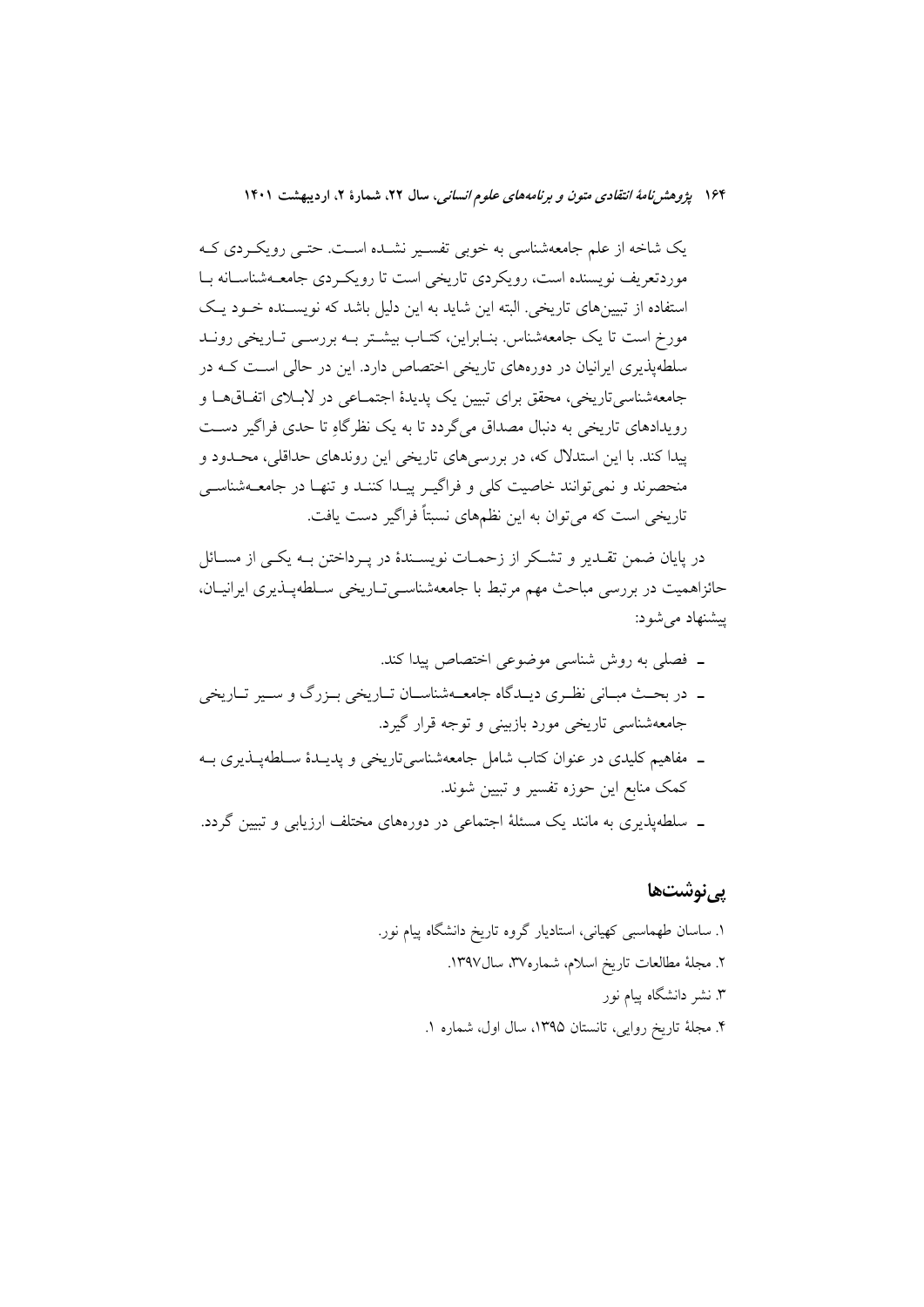بررسی انتقادی *جامعه شناسی تاریخی* … (عبدالله ساجدی و دیگران) ۱۶۵

۵. مجلهٔ شیعهشناسی، پاییز ۱۳۹۴، شماره۵۱.

۶. مجلة نامة انجمن، پاييز۱۳۸۴، شماره۱۵.

كتابنامه